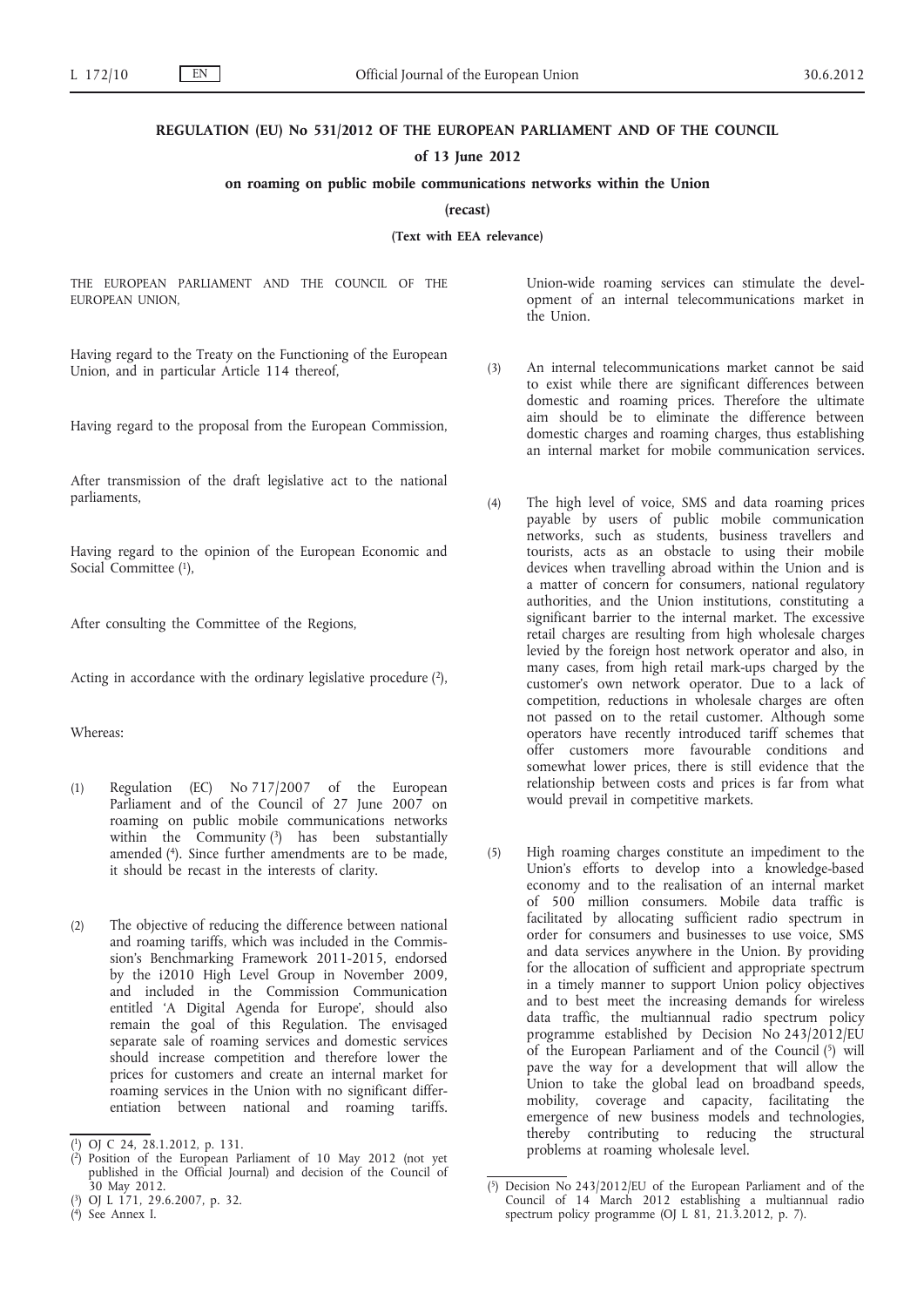- (6) The widespread use of internet-enabled mobile devices means that data roaming is of great economic significance. This is a decisive criterion for both users and providers of applications and content. In order to stimulate the development of this market, charges for data transport should not impede growth.
- (7) The Commission noted in its Communication entitled 'On the interim report on the state of development of roaming services within the European Union' that technological developments and/or the alternatives to roaming services, such as availability of Voice over Internet Protocol (VoIP) or Wi-Fi, may render the internal market for roaming services in the Union more competitive. While these alternatives, in particular VoIP services, are increasingly being used at the domestic level, there have been no significant developments in their use when roaming.
- (8) Given the rapid development of mobile data traffic and the increasing amount of customers using voice, SMS and data roaming services abroad, there is a need to increase the competitive pressure, to develop new business models and technologies. The regulation of roaming charges should be designed in a way that does not discourage competition towards lower price levels.
- (9) The creation of a European social, educational, cultural and entrepreneurial area based on the mobility of individuals and digital data should facilitate communication between people in order to build a real 'Europe for Citizens'.
- (10) Directive 2002/19/EC of the European Parliament and of the Council of 7 March 2002 on access to, and interconnection of, electronic communications networks and associated facilities (Access Directive) (1), Directive 2002/20/EC of the European Parliament and of the Council of 7 March 2002 on the authorisation of electronic communications networks and services (Authorisation Directive)  $(2)$ , Directive 2002/21/EC of the European Parliament and of the Council of 7 March 2002 on a common regulatory framework for electronic communications networks and services (Framework Directive) (3), Directive 2002/22/EC of the European Parliament and of the Council of 7 March 2002 on universal service and users' rights relating to electronic communications networks and services (Universal Service Directive) (4) and Directive 2002/58/EC of the European Parliament and of the Council of 12 July 2002 concerning the processing of personal data and the protection of privacy in the electronic communications sector (Directive on privacy and electronic communications) (5) (hereinafter together referred to as 'the 2002 regulatory framework for electronic communications') aim to create an internal market for electronic communications within the Union while ensuring a high level of consumer protection through enhanced competition.
- ( 1) OJ L 108, 24.4.2002, p. 7.
- ( 2) OJ L 108, 24.4.2002, p. 21.
- ( 3) OJ L 108, 24.4.2002, p. 33.
- ( 4) OJ L 108, 24.4.2002, p. 51.
- ( 5) OJ L 201, 31.7.2002, p. 37.
- (11) Regulation (EC) No 717/2007 is not an isolated measure, but complements and supports, insofar as Union-wide roaming is concerned, the rules provided for by the 2002 regulatory framework for electronic communications. That framework has not provided national regulatory authorities with sufficient tools to take effective and decisive action with regard to the pricing of roaming services within the Union and thus fails to ensure the smooth functioning of the internal market for roaming services. Regulation (EC) No 717/2007 was an appropriate means of correcting this situation.
- (12) The 2002 regulatory framework for electronic communications draws on the principle that *ex-ante* regulatory obligations should only be imposed where there is not effective competition, providing for a process of periodic market analysis and review of obligations by national regulatory authorities, leading to the imposition of *exante* obligations on operators designated as having significant market power. The elements constituting this process include the definition of relevant markets in accordance with the Commission's Recommendation on relevant product and service markets within the electronic communications sector susceptible to *ex ante* regulation in accordance with Directive  $2002/21/EC$  ( $6$ ) (hereinafter referred to as 'the Recommendation'), the analysis of the defined markets in accordance with the Commission's guidelines on market analysis and the assessment of significant market power under the Union regulatory framework for electronic communications networks and services (7), the designation of operators with significant market power and the imposition of *ex-ante* obligations on operators so designated.
- (13) The Recommendation identified as a relevant market susceptible to *ex-ante* regulation the wholesale national market for international roaming on public mobile networks. However, the work undertaken by the national regulatory authorities, both individually and within the European Regulators Group (ERG) and its successor the Body of European Regulators for Electronic Communications (BEREC) established by Regulation (EC) No 1211/2009 of the European Parliament and of the Council (8), in analysing the wholesale national markets for international roaming has demonstrated that it has not yet been possible for a national regulatory authority to address effectively the high level of wholesale Unionwide roaming charges because of the difficulty in identifying undertakings with significant market power in view of the specific circumstances of international roaming, including its cross-border nature. Following the entry into force of Regulation (EC) No 717/2007, the roaming market was withdrawn from the revised Recommendation (9).

<sup>(</sup> 6) OJ L 114, 8.5.2003, p. 45.

<sup>(</sup> 7) OJ C 165, 11.7.2002, p. 6.

<sup>(</sup> 8) Regulation (EC) No 1211/2009 of the European Parliament and of the Council of 25 November 2009 establishing the Body of European Regulators for Electronic Communications (BEREC) and the Office (OJ L 337, 18.12.2009, p. 1).

<sup>(</sup> 9) Commission Recommendation of 17 December 2007 on relevant product and service markets within the electronic communications sector susceptible to *ex ante* regulation in accordance with Directive 2002/21/EC of the European Parliament and of the Council on a common regulatory framework for electronic communications networks and services (OJ L 344, 28.12.2007, p. 65).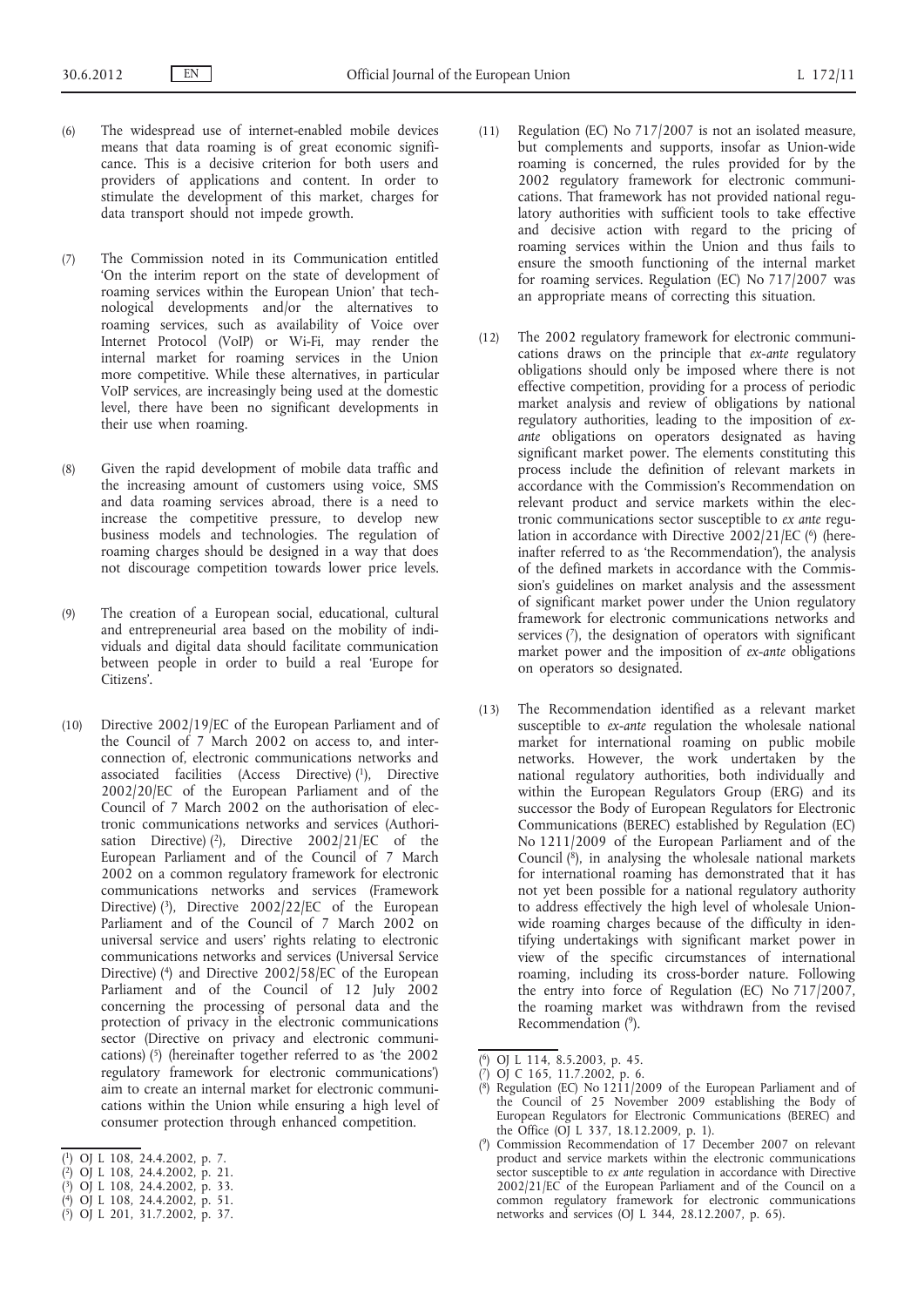- (14) In addition, the national regulatory authorities responsible for safeguarding and promoting the interests of mobile customers normally resident within their territory are not able to control the behaviour of the visited network operators, situated in other Member States, on whom those customers depend when using international roaming services. This obstacle could also diminish the effectiveness of measures taken by Member States based on their residual competence to adopt consumer protection rules.
- (15) Accordingly, there is pressure for Member States to take measures to address the level of international roaming charges, but the mechanism for *ex-ante* regulatory intervention by national regulatory authorities provided by the 2002 regulatory framework for electronic communications has not proved sufficient to enable those authorities to act decisively in the consumers' interest in this specific area.
- (16) Furthermore, the European Parliament resolution on European electronic communications regulation and markets (1) called on the Commission to develop new initiatives to reduce the high costs of cross-border mobile telephone traffic, while the European Council of 23 and 24 March 2006 concluded that focused, effective and integrated information and communication technology (ICT) policies both at Union and national level are essential to achieving the goals of economic growth and productivity and noted in this context the importance for competitiveness of reducing roaming charges.
- (17) The 2002 regulatory framework for electronic communications, on the basis of considerations apparent at that time, was aimed at removing all barriers to trade between Member States in the area that it harmonised, inter alia, measures which affect roaming charges. However, this should not prevent the adaptation of harmonised rules in step with other considerations in order to find the most effective means of enhancing competition in the internal market for roaming services and achieving a high level of consumer protection.
- (18) This Regulation should therefore allow for a departure from the rules otherwise applicable under the 2002 regulatory framework for electronic communications, in particular the Framework Directive, namely that prices for service offerings should be determined by commercial agreement in the absence of significant market power, and to thereby accommodate the introduction of complementary regulatory obligations which reflect the specific characteristics of Union-wide roaming services.
- (19) The retail and wholesale roaming markets exhibit unique characteristics which justify exceptional measures which go beyond the mechanisms otherwise available under the 2002 regulatory framework for electronic communications.
- (20) A common, harmonised approach should be employed for ensuring that users of terrestrial public mobile communication networks when travelling within the Union do not pay excessive prices for Union-wide roaming services, thereby enhancing competition concerning roaming services between roaming providers, achieving a high level of consumer protection and preserving both incentives for innovation and consumer choice. In view of the cross-border nature of the services concerned, this common approach is needed so that roaming providers can operate within a single coherent regulatory framework based on objectively established criteria.
- (21) Regulation (EC) No 717/2007 is to expire on 30 June 2012. Prior to its expiry, the Commission has carried out a review in accordance with Article 11 thereof, where it was required to evaluate whether the objectives of that Regulation had been achieved and to review developments in wholesale and retail charges for the provision to roaming customers of voice, SMS and data communications services. In its report to the European Parliament and the Council of 6 July 2011 on the outcome of the review of the functioning of Regulation (EC) No 717/2007, the Commission concluded that it was appropriate to extend the applicability of Regulation (EC) No 717/2007 beyond 30 June 2012.
- (22) Data on the development of prices for Union-wide voice, SMS and data roaming services since the entry into force of Regulation (EC) No 717/2007, including in particular those collected on a quarterly basis by national regulatory authorities and reported through the medium of the BEREC, do not provide evidence to suggest that competition at the retail or wholesale levels has reasonably developed and is likely to be sustainable from June 2012 onwards in the absence of regulatory measures. Such data indicates that retail and wholesale roaming prices are still much higher than domestic prices and continue to cluster at or close to the limits set by Regulation (EC) No 717/2007, with only limited competition below those limits.
- (23) The expiry on 30 June 2012 of the regulatory safeguards which apply to Union-wide roaming services at wholesale and retail levels by virtue of Regulation (EC) No 717/2007 would therefore give rise to a significant risk that the underlying lack of competitive pressures in the internal market for roaming services and the incentive for roaming providers to maximise their roaming revenues would result in retail and wholesale prices for Union-wide roaming that do not constitute a reasonable reflection of the underlying costs involved in the provision of the service, thereby jeopardising the

<sup>(</sup> 1) OJ C 285 E, 22.11.2006, p. 143.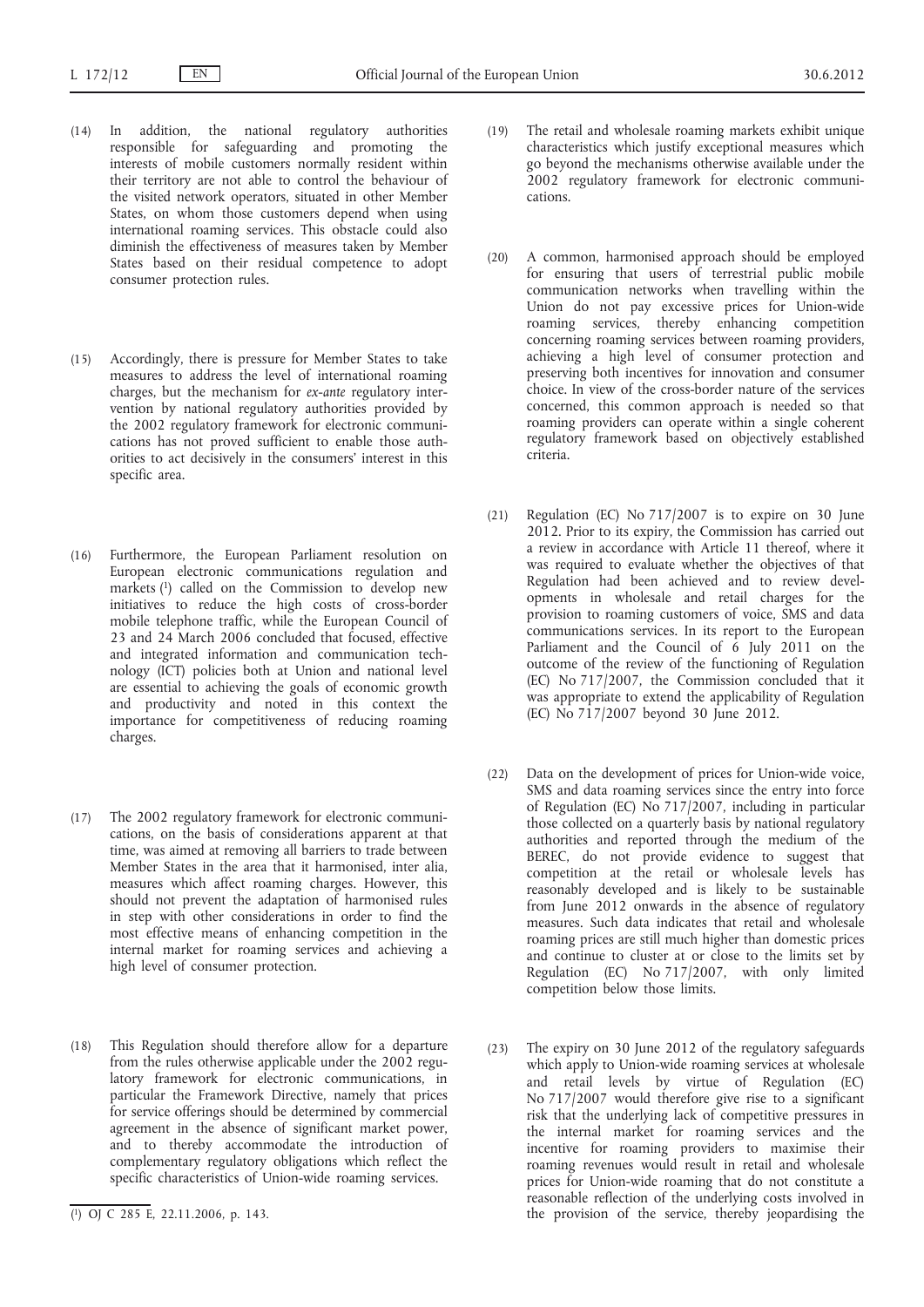objectives of that Regulation. Regulatory intervention in the market for mobile roaming services should therefore be extended beyond 30 June 2012 in order to ensure the smooth functioning of the internal market by allowing competition to develop, while at the same time guaranteeing that consumers continue to benefit from the assurance that they will not be charged an excessive price, in comparison with competitive national prices.

- (24) The policy objective laid down in Article 8 of the Framework Directive concerning end users' ability to access and distribute information or run applications and services of their choice should be promoted by national regulatory authorities.
- (25) In order to allow for the development of a more efficient, integrated and competitive market for roaming services, there should be no restrictions that prevent undertakings from effectively negotiating wholesale access for the purpose of providing roaming services. Obstacles to access to such wholesale roaming services, due to differences in negotiating power and in the degree of infrastructure ownership of undertakings should be removed. Mobile virtual network operators (MVNOs) and resellers of mobile communication services without their own network infrastructure typically provide roaming services based on commercial wholesale roaming agreements with their host mobile network operators in the same Member State. Commercial negotiations, however, may not leave enough margin to MVNOs and resellers for stimulating competition through lower prices. The removal of those obstacles and balancing the negotiation power between MVNOs/ resellers and mobile network operators by an access obligation and wholesale caps should facilitate the development of alternative, innovative and Union-wide roaming services and offers for customers. The rules of the 2002 regulatory framework for electronic communications, in particular of the Framework Directive and Access Directive, do not allow this problem to be addressed via the imposition of obligations on operators with significant market powers.
- (26) Therefore rules should be introduced to lay down the obligation to meet reasonable requests for wholesale access to public mobile communications networks for the purpose of providing roaming services. Such access should be in line with the needs of those seeking access. Access should be refused only on the basis of objective criteria, such as technical feasibility and the need to maintain network integrity. Where access is refused, the aggrieved party should be able to submit the case for dispute resolution in accordance with the procedure set out in this Regulation. In order to ensure a level playing field, wholesale access for the purpose of providing roaming services should be granted in accordance with

the regulatory obligations laid down in this Regulation applicable at the wholesale level and should take into account the different cost elements necessary for the provision of such access. A consistent regulatory approach to the wholesale access for the provision of roaming services should contribute to avoiding distortions between Member States. BEREC should, in coordination with the Commission and in collaboration with the relevant stakeholders, issue guidelines for wholesale access for the purpose of providing roaming services.

- (27) A wholesale roaming access obligation should include the provision of direct wholesale roaming services as well as the provision of roaming services on a wholesale basis for resale by third parties. The wholesale roaming access obligation should also cover mobile network operator's obligation to enable MVNOs and resellers to purchase regulated wholesale roaming services from wholesale aggregators which provide a single point of access and a standardised platform to roaming agreements all over the Union. In order to ensure that operators provide access to all facilities necessary for direct wholesale roaming access and wholesale roaming resale access to roaming providers within a reasonable period of time, a reference offer should be published containing the standard conditions for direct wholesale roaming access and wholesale roaming resale access. The publication of the reference offer should not prevent commercial negotiations between access seeker and access provider on the price level of the final wholesale agreement or on additional wholesale access services that go beyond those necessary for direct wholesale roaming access and wholesale roaming resale access.
- (28) A wholesale roaming access obligation should cover access to all the components necessary to enable the provision of roaming services, such as: network elements and associated facilities; relevant software systems including operational support systems; information systems or databases for pre-ordering, provisioning, ordering, maintaining and repair requests, and billing; number translation or systems offering equivalent functionality; mobile networks and virtual network services.
- (29) If access seekers for wholesale roaming resale request access to facilities or services in addition to what is necessary for the provision of retail roaming services, mobile network operators may recover fair and reasonable charges for those facilities or services. Those additional facilities or services could, inter alia, be valueadded services, additional software and information systems or billing arrangements.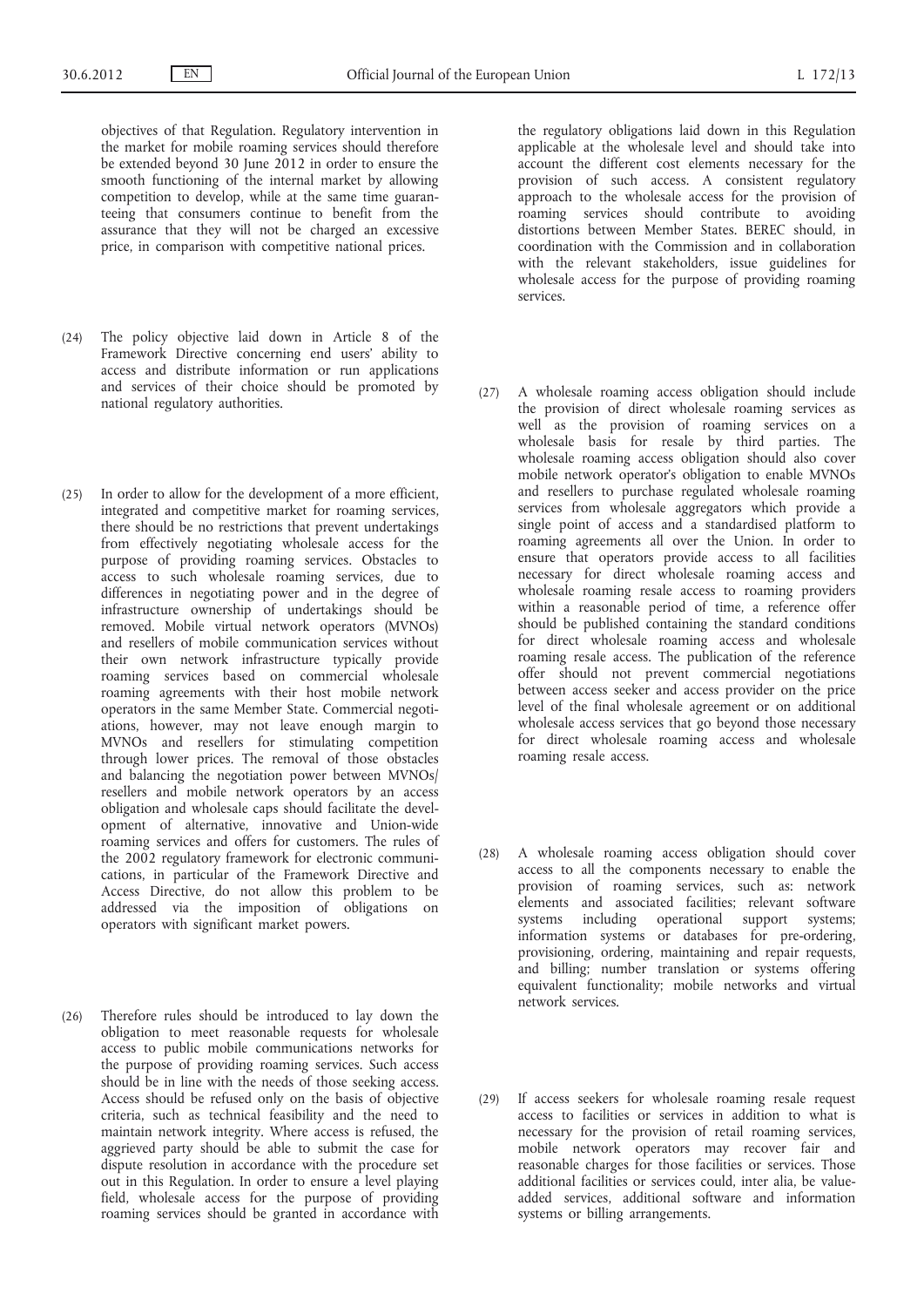- (30) Mobile communications services are sold in bundles including both domestic and roaming services, which limits customer choice for roaming services. Such bundles reduce transparency concerning roaming services, since it is difficult to compare individual items within the bundles. Consequently, competition among operators on the basis of the roaming element in the mobile bundle is not yet apparent. Facilitating the availability of roaming as a stand-alone service would address structural problems by raising consumer awareness of roaming prices, allowing distinct consumer choice concerning roaming services and thus increasing competitive pressure on the demand side. This will therefore contribute to the smooth functioning of the internal market for roaming services.
- (31) Consumer and business demand for mobile data services has increased significantly in recent years. However, due to high data roaming charges, the use of those services is severely constrained for consumers and businesses operating across borders in the Union. Given the infancy of the market and the rapidly increasing consumer demand for data roaming, regulated retail charges might only keep prices around the proposed maximum charges themselves, as experienced in relation to Regulation (EC) No 717/2007, instead of pushing them down further, which therefore confirms the need for further structural measures.
- (32) Customers should be able to switch easily, within the shortest possible time depending on the technical solution, without penalty and free of charge to an alternative roaming provider or between alternative roaming providers. Customers should be informed in a clear, understandable and easily accessible form about this possibility.
- (33) Consumers should have the right to opt, in a consumerfriendly way, for the separate sale of roaming services from their domestic mobile package. There are currently several ways in which the separate sale of regulated retail roaming services could be technically implemented, including dual International Mobile Subscriber Identity (IMSI) (two separate IMSI on the same SIM card), single IMSI (the sharing of one IMSI between the domestic and roaming providers) and combinations of dual or single IMSI together with the technical modality that does not prevent the customer from accessing regulated data roaming services provided directly on a visited network, by means of arrangements between the home network operator and the visited network operator.
- (34) High data roaming prices are deterring customers from using mobile data services when travelling in the Union. Given the increasing demand and importance of data roaming services, there should be no obstacles to using

alternative data roaming services, provided directly on a visited network, temporarily or permanently, regardless of existing roaming contracts or arrangements with domestic providers and without any additional charge levied by them. When it is required, in order to offer data roaming services, provided directly on a visited network, domestic providers and providers of data roaming services should collaborate in order not to prevent customers from accessing and using those services and to ensure service continuity of other roaming services.

- (35) While this Regulation should not lay down any particular technical modalities for the separate sale of roaming services, but instead pave the way for the most effective and efficient solution, including a combined solution, to be developed by the Commission based on input from BEREC, criteria should be laid down with regard to the technical characteristics which should be met by the technical solution for the separate sale of roaming services. Those criteria should include, inter alia, the introduction of the solution in a coordinated and harmonised manner across the Union and should ensure that consumers are able to quickly and easily choose a different provider for roaming services without changing their number. Furthermore, roaming outside the Union or by third-country customers inside the Union should not be impeded.
- (36) Increased cooperation and coordination among mobile network operators should be established to technically enable a coordinated and sound technical evolution of the provision of separate roaming services, and not preventing access to data roaming services provided directly on a visited network. Therefore, the relevant basic principles and methodologies should be elaborated, in order to allow a rapid adaptation to changed circumstances and technological advancement. BEREC should, in collaboration with the relevant stakeholders, assist the Commission to develop technical elements in order to enable the separate sale of roaming services and in order not to prevent access to data roaming services provided directly on a visited network. If necessary, the Commission should give a mandate to a European standardisation body for the amendment of the relevant standards that are necessary for the harmonised implementation of the separate sale of regulated retail roaming services.
- (37) In order to ensure uniform conditions for the implementation of the provisions of this Regulation, implementing powers should be conferred on the Commission in respect of detailed rules on information obligations of domestic providers and on a technical solution for the separate sale of roaming services. Those powers should be exercised in accordance with Regulation (EU)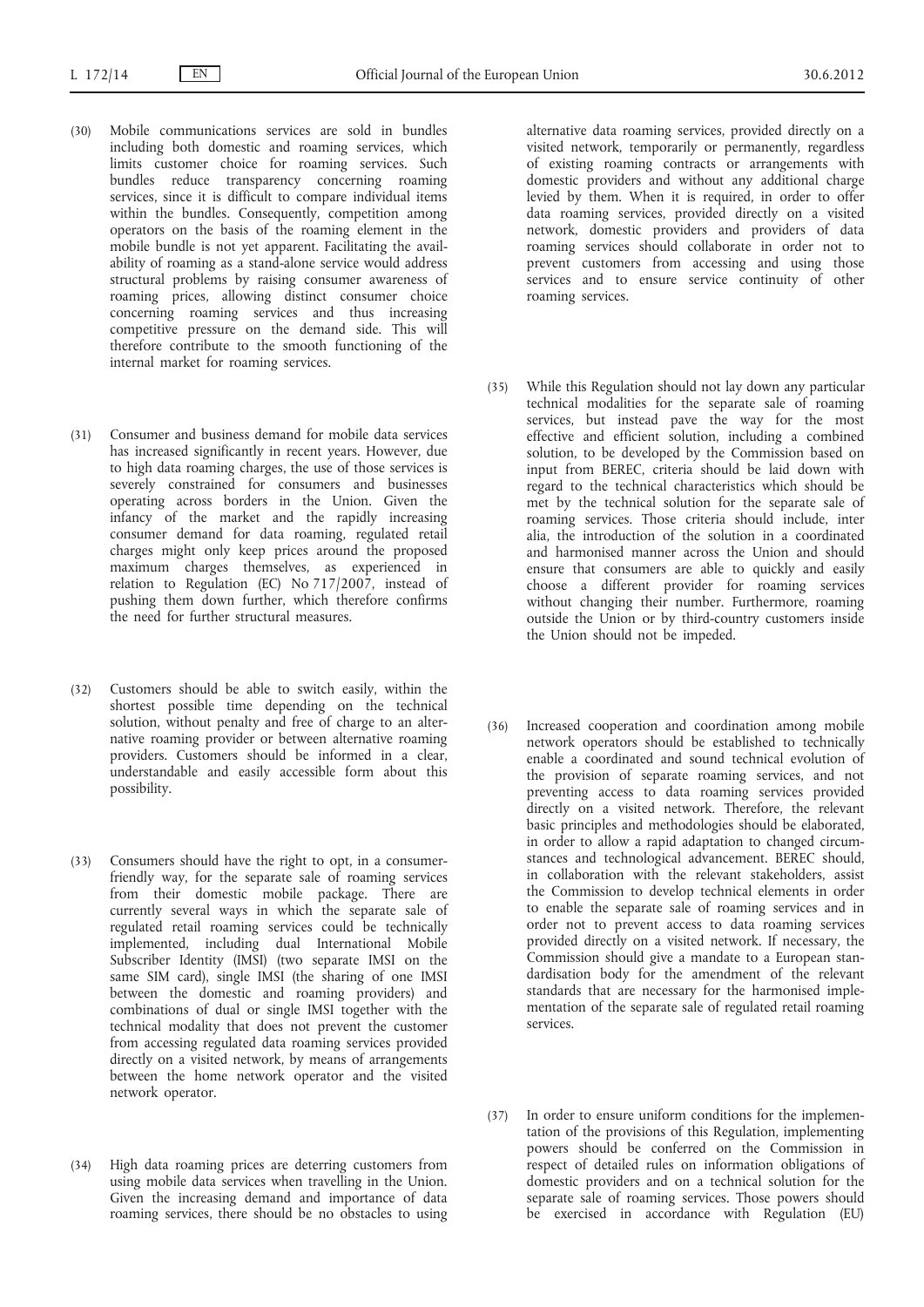No 182/2011 of the European Parliament and of the Council of 16 February 2011 laying down the rules and general principles concerning mechanisms for control by Member States of the Commission's exercise of implementing powers (1).

- (38) BEREC should be allowed, taking into account this Regulation and the implementing acts adopted pursuant hereto, to provide on its own initiative specific technical guidance on the separate sale of regulated retail roaming services or on other matters covered by this Regulation.
- (39) It is considered that, for the separate sale of regulated retail roaming services to be fully effective, such sale needs to be combined with the wholesale access obligation for the provision of roaming services to facilitate market entry by new or existing players including cross-border roaming services providers. That solution would avoid distortions between Member States by ensuring a consistent regulatory approach thereby contributing to the development of the internal market. However, the implementation of the separate sale of regulated retail roaming services will require a reasonable period for operators to adapt at the technical level, and therefore the structural measures will only result in a genuine internal market with sufficient competition after a certain period of time. For this reason, maximum wholesale charges for voice, SMS and data roaming services as well as safeguard caps for those services at the retail level should be maintained on a temporary basis at an appropriate level to ensure that the existing consumer benefits are preserved during a transitional period of implementation of such structural measures.
- (40) With regard to the continuation of temporary price regulation, regulatory obligations should be imposed at both retail and wholesale levels to protect the interests of roaming customers, since experience has shown that reductions in wholesale prices for Union-wide roaming services may not be reflected in lower retail prices for roaming owing to the absence of incentives for this to happen. On the other hand, action to reduce the level of retail prices without addressing the level of the wholesale costs associated with the provision of these services could risk disrupting the orderly functioning of the internal market for roaming services and would not allow a higher degree of competition.
- (41) Until the structural measures have brought sufficient competition in the internal market for roaming services which would lead to reductions in wholesale costs which in turn would be passed on to consumers, the most effective and proportionate approach to regulating the

level of prices for making and receiving intra-Union roaming calls is the setting at Union level of a maximum average per-minute charge at wholesale level and the limiting of charges at retail level through the Eurotariff introduced by Regulation (EC) No 717/2007, which was extended by the euro-SMS tariff provided for in Regulation (EC) No 544/2009 of the European Parliament and of the Council (2) and should be extended by the euro-data tariff provided for in this Regulation. The average wholesale charge should apply between any pair of operators within the Union over a specified period.

- (42) The transitory euro-voice, euro-SMS and euro-data tariffs should be set at a safeguard level which, whilst ensuring that consumer benefits are not only preserved but even increased during a transitional period of implementing the structural measures, guarantees a sufficient margin to roaming providers and encourages competitive roaming offerings at lower rates. During the period concerned, roaming providers should actively bring to the attention of the customers information about the Eurotariffs and offer them to all their roaming customers, free of charge, and in a clear and transparent manner.
- (43) The transitory euro-voice, euro-SMS and euro-data tariffs to be offered to roaming customers should reflect a reasonable margin over the wholesale cost of providing a roaming service, whilst allowing roaming providers the freedom to compete by differentiating their offerings and adapting their pricing structures to market conditions and consumer preferences. Such safeguard caps should be set at levels which do not distort the competitive benefits of structural measures and could be removed once the structural measures have had an opportunity to deliver concrete gains for customers. This regulatory approach should not apply to the part of the tariff that is charged for the provision of value-added services but only to the tariffs for the connection to such services.
- (44) This regulatory approach should be simple to implement and monitor in order to minimise the administrative burden both for the operators and roaming providers which are affected by its requirements and for the national regulatory authorities charged with its supervision and enforcement. It should also be transparent and immediately understandable to all mobile

<sup>(</sup> 1) OJ L 55, 28.2.2011, p. 13.

<sup>(</sup> 2) Regulation (EC) No 544/2009 of the European Parliament and of the Council of 18 June 2009 amending Regulation (EC) No 717/2007 on roaming on public mobile telephone networks within the Community and Directive 2002/21/EC on a common regulatory framework for electronic communications networks and services (OJ L 167, 29.6.2009, p. 12).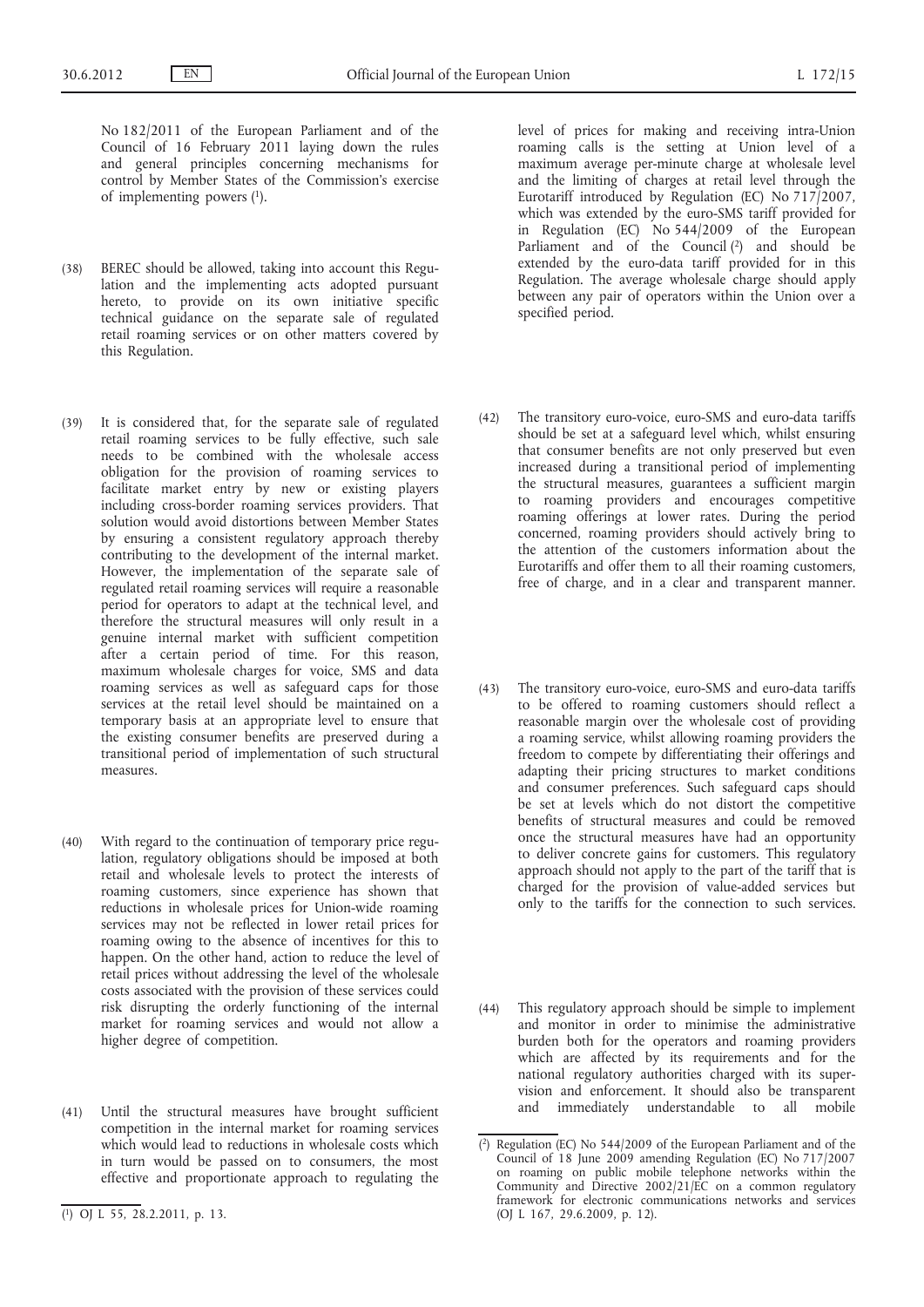- customers within the Union. Furthermore it should provide certainty and predictability to operators providing wholesale and retail roaming services. The level in monetary terms of the maximum per-minute charges at wholesale and retail level should therefore be specified in this Regulation.
- (45) The maximum average per-minute charge at wholesale level so specified should take account of the different elements involved in the making of a Union-wide roaming call, in particular the cost of originating and terminating calls over mobile networks and including overheads, signalling and transit. The most appropriate benchmark for call origination and for call termination is the average mobile termination rate for mobile network operators in the Union, based on information provided by the national regulatory authorities and published by the Commission. The maximum average per-minute charge established by this Regulation should therefore be determined taking into account the average mobile termination rate, which offers a benchmark for the costs involved. The maximum average per-minute charge at wholesale level should decrease annually to take account of reductions in mobile termination rates imposed by national regulatory authorities from time to time.
- (48) During the transitional period of safeguard caps, new roaming customers should be fully informed in a clear and understandable manner of the range of tariffs that exist for roaming within the Union, including the tariffs which are compliant with the transitory euro-voice, euro-SMS and euro-data tariffs. Existing roaming customers should be given the opportunity to choose a new tariff compliant with the transitory euro-voice, euro-SMS and euro-data tariffs or any other roaming tariffs within a certain time frame. For existing roaming customers who have not made their choice within this time frame, it is appropriate to distinguish between those who had already opted for a specific roaming tariff or package before the entry into force of this Regulation and those who had not. The latter should be automatically accorded a tariff that complies with this Regulation. Roaming customers who already benefit from specific roaming tariffs or packages which suit their individual requirements and which they have chosen on that basis should remain on their previously selected tariff or package if, after having been reminded of their current tariff conditions and of the applicable Eurotariffs, they express the choice to their roaming provider to remain on that tariff. Such specific roaming tariffs or packages could include, for example, roaming flat-rates, non-public tariffs, tariffs with additional fixed roaming charges, tariffs with per-minute charges lower than the maximum euro-voice, euro-SMS and euro-data tariffs or tariffs with set-up charges.

- (46) The transitory euro-voice tariff applicable at retail level should provide roaming customers with the assurance that they will not be charged an excessive price when making or receiving a regulated roaming call, whilst leaving the roaming provider sufficient margin to differentiate the products they offer to customers.
- (49) Since this Regulation should constitute a specific measure within the meaning of Article  $1(5)$  of the Framework Directive, and since providers of Union-wide roaming services may be required by this Regulation to make changes to their retail roaming tariffs in order to comply with the requirements of this Regulation, such changes should not trigger for mobile customers any right under national laws transposing the 2002 regulatory framework for electronic communications to withdraw from their contracts.
- (47) During the transitional period of safeguard caps, all consumers should be informed about, and have the option of choosing without additional charges or preconditions, a simple roaming tariff which will not exceed maximum charges. A reasonable margin between wholesale costs and retail prices should ensure that roaming providers cover all their specific roaming costs at retail level including appropriate shares of marketing costs and handset subsidies and are left with an adequate residual to yield a reasonable return. Transitory eurovoice, euro-SMS and euro-data tariffs are an appropriate means to provide both the consumer with protection and the roaming provider with flexibility. In line with the wholesale level, the maximum levels of the euro-voice, euro-SMS and euro-data tariffs should decrease annually.
- (50) This Regulation should not prejudice innovative offers to consumers which are more advantageous than the transitory euro-voice, euro-SMS and euro-data tariffs as defined in this Regulation, but rather should encourage innovative offers to roaming customers at lower rates in particular in response to the additional competitive pressure created by the structural provisions of this Regulation. This Regulation does not require roaming charges to be reintroduced in cases where they have been abolished altogether, nor does it require existing roaming charges to be increased to the level of the transitory safeguard limits set out in this Regulation.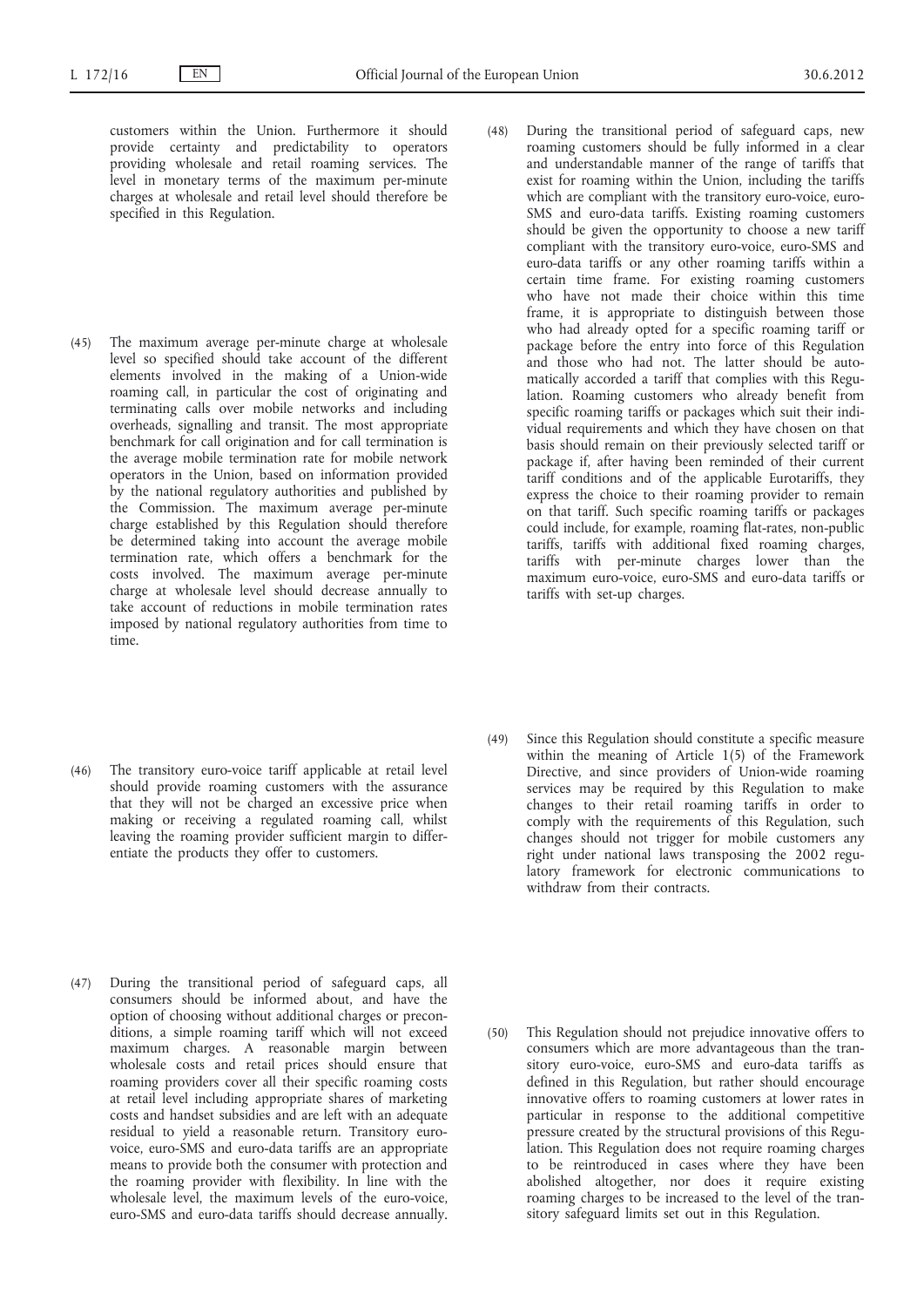- (51) Where maximum charges are not denominated in euro, the applicable initial limits and the revised values of those limits should be determined in the relevant currency by applying the reference exchange rates published in the *Official Journal of the European Union* on the date specified in this Regulation. Where there is no publication on the date specified, the applicable reference exchange rates should be those published in the first *Official Journal of the European Union* following that date and containing such reference exchange rates. To protect consumers against increasing retail prices for regulated roaming services (regulated voice, SMS or data roaming services) due to fluctuations in the reference exchange rate of currencies other than the euro, a Member State whose currency is not the euro should use an average of several reference exchange rates over time for determining the maximum retail charges in its currency.
- (52) The practice by some mobile network operators of billing for the provision of wholesale roaming calls on the basis of minimum charging periods of up to 60 seconds, as opposed to the per-second basis normally applied for other wholesale interconnection charges, creates a distortion of competition between those operators and those applying different billing methods, and undermines the consistent application of the maximum wholesale charges introduced by this Regulation. Moreover it represents an additional charge which, by increasing wholesale costs, has negative consequences for the pricing of voice roaming services at retail level. Mobile network operators should therefore be required to bill for the wholesale provision of regulated roaming calls on a per-second basis.
- (53) The ERG, the predecessor of the BEREC, estimated that the practice of mobile operators of using charging intervals of more than one second when billing for roaming services at retail level has added 24 % to a typical euro-voice tariff bill for calls made and 19 % for calls received. They also stated that these increases represent a form of hidden charge since they are not transparent to most consumers. For this reason, the ERG recommended urgent action to address the different billing practices at retail level applied to the euro-voice tariff.
- (54) While Regulation (EC) No 717/2007, by introducing a Eurotariff in the Union, established a common approach to ensuring that roaming customers are not charged excessive prices for regulated roaming calls, the different billing unitisation practices employed by mobile operators seriously undermines its consistent application. This also means that, despite the cross-border nature of Union-wide roaming services, there are divergent approaches in relation to the billing of regulated roaming calls which distort competitive conditions in the internal market.
- (55) A common set of rules regarding unitisation of eurovoice tariff bills at retail level should therefore be introduced in order to further strengthen the internal market and provide throughout the Union the same high level of protection to consumers of Union-wide roaming services.
- (56) Providers of regulated roaming calls at the retail level should therefore be required to bill their customers on a per-second basis for all calls subject to a euro-voice tariff subject only to the possibility to apply a minimum initial charging period of no more than 30 seconds for calls made. This will enable roaming providers to cover any reasonable set-up costs and to provide flexibility to compete by offering shorter minimum charging periods. No minimum initial charging period is justified in the case of euro-voice tariff calls received, as the underlying wholesale cost is charged on a per-second basis and any specific set-up costs are already covered by mobile termination rates.
- (57) Customers should not have to pay for receiving voice mail messages in a visited network, as they cannot control the duration of such messages. This should be without prejudice to other applicable voice mail charges, for example charges for listening to such messages.
- (58) Customers living in border regions should not receive unnecessarily high bills due to inadvertent roaming. Roaming providers should therefore take reasonable steps to protect customers against incurring roaming charges while they are located in their Member State. This should include adequate information measures in order to empower customers to actively prevent such instances of inadvertent roaming. National regulatory authorities should be alert to situations in which customers face problems with paying roaming charges while they are still located in their Member State and should take appropriate steps to mitigate the problem.
- (59) With regard to SMS roaming services, as is the case for voice roaming calls, there is a significant risk that imposing wholesale pricing obligations alone would not result automatically in lower rates for retail customers. On the other hand, action to reduce the level of retail prices without addressing the level of the wholesale costs associated with the provision of these services could prejudice the position of some roaming providers, in particular smaller roaming providers, by increasing the risk of price squeeze.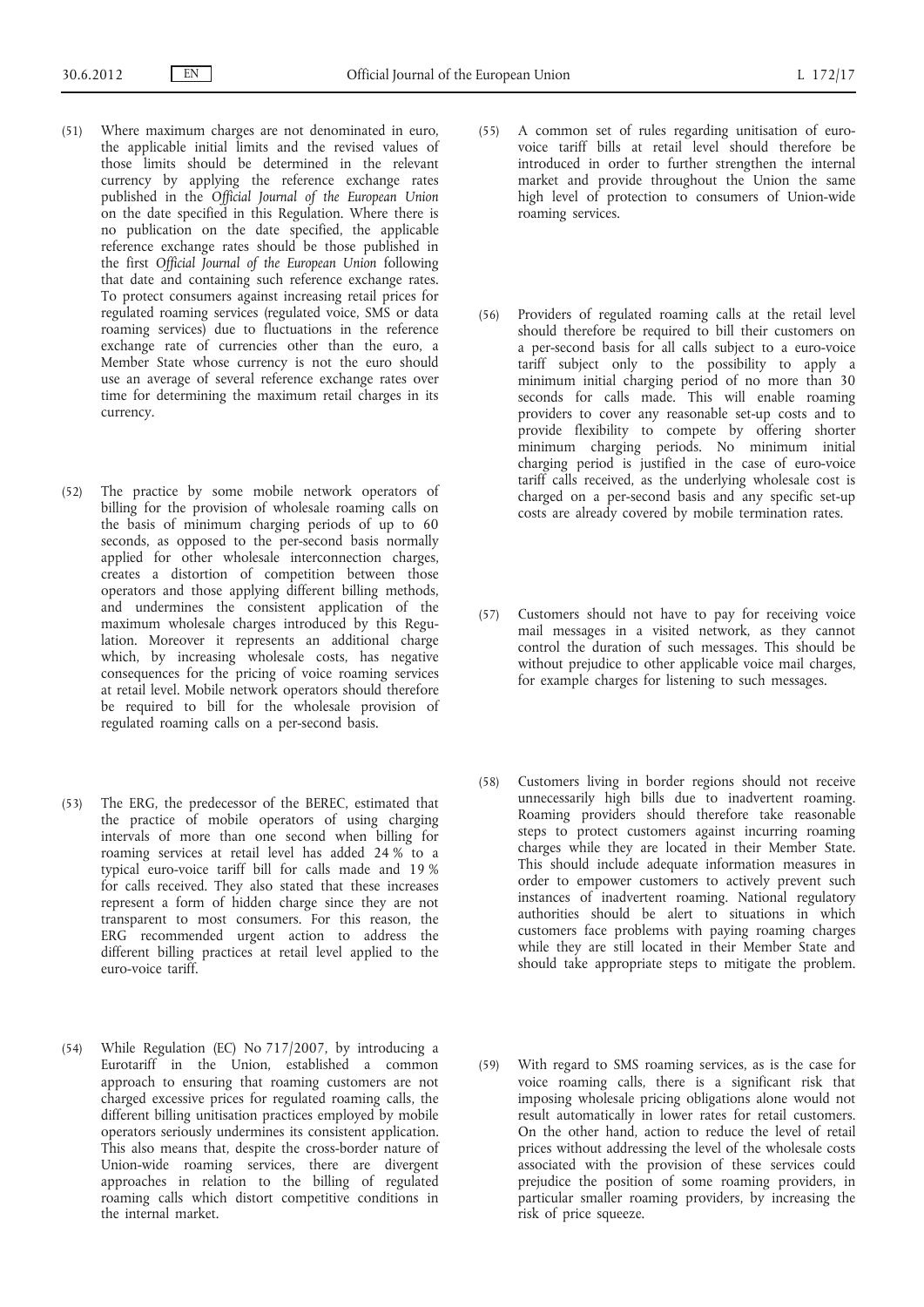- (60) Furthermore, because of the particular structure of the market for roaming services and its cross-border nature, the 2002 regulatory framework for electronic communications has not provided national regulatory authorities with suitable tools to address effectively the competitive problems underlying the high level of wholesale and retail prices for regulated roaming SMS services. This fails to ensure the smooth functioning of the internal market and should be corrected.
- (61) Regulatory obligations should therefore be imposed with regard to regulated roaming SMS services at wholesale level, in order to establish a more reasonable relationship between wholesale charges and the underlying costs of provision, and at retail level for a transitional period to protect the interests of roaming customers until the structural measures become effective.
- (62) Until the structural measures have brought sufficient competition in the market for roaming services, the most effective and proportionate approach to regulating the level of prices for regulated roaming SMS messages at wholesale level is the setting at Union level of a maximum average charge per SMS sent from a visited network. The average wholesale charge should apply between any pair of operators within the Union over a specified period.
- (63) The maximum wholesale charge for regulated roaming SMS services should include all costs incurred by the provider of the wholesale service, including, inter alia, origination, transit and the unrecovered cost of termination of roaming SMS messages on the visited network. Wholesale providers of regulated roaming SMS services should therefore be prohibited from introducing a separate charge for the termination of roaming SMS messages on their network, in order to ensure the consistent application of the rules established by this Regulation.
- (64) In order to ensure that the maximum charges for wholesale roaming SMS services are closer to levels reflecting underlying costs of provision and that competition can develop at the retail level, the maximum wholesale charges for regulated SMS should follow subsequent reductions.
- (65) Regulation (EC) No 544/2009 considered that, in the absence of structural elements introducing competition in the market for roaming services, the most effective and proportionate approach to regulating the level of prices for Union-wide roaming SMS messages at the retail level was the introduction of a requirement for mobile operators to offer their roaming customers a euro-SMS tariff which does not exceed a specified maximum charge.
- (66) Until the structural measures become effective, the transitory euro-SMS tariff should be retained at a safeguard level which, whilst ensuring that the existing consumer

benefits are preserved, guarantees a sufficient margin to roaming providers while also more reasonably reflecting the underlying costs of provision.

- (67) The transitory euro-SMS tariff that may be offered to roaming customers should therefore reflect a reasonable margin over the costs of providing a regulated roaming SMS service, whilst allowing roaming providers the freedom to compete by differentiating their offerings and adapting their pricing structures to market conditions and consumer preferences. Such a safeguard cap should be set at a level which does not distort the competitive benefits of structural measures and could be removed once the structural measures become effective. This regulatory approach should not apply to valueadded SMS services.
- (68) Roaming customers should not be required to pay any additional charge for receiving a regulated roaming SMS or voicemail message while roaming on a visited network, since such termination costs are already compensated by the retail charge levied for the sending of a roaming SMS or voicemail message.
- (69) A euro-SMS tariff should automatically apply to any new or existing roaming customer who has not deliberately chosen or does not deliberately choose a special SMS roaming tariff or a package for roaming services including regulated roaming SMS services.
- (70) An SMS message is a Short Message Service text message and is clearly distinct from other messages such as MMS messages or e-mails. In order to ensure that this Regulation is not deprived of its effectiveness and that its objectives are fully met, any changes to the technical parameters of a roaming SMS message which would differentiate it from a domestic SMS message should be prohibited.
- (71) Data collected by national regulatory authorities indicate that high prices for average wholesale charges for data roaming services levied by visited network operators on roaming customers' roaming providers persist. Even if these wholesale charges appear to be on a downward trend, they are still very high in relation to underlying cost.
- (72) The persistence of high wholesale charges for data roaming services is primarily attributable to high wholesale prices charged by operators of non-preferred networks. Such charges are caused by traffic-steering limitations which leave operators with no incentive to reduce their standard wholesale prices unilaterally since the traffic will be received irrespective of the price charged. This results in an extreme variation in wholesale costs. In some cases the wholesale data roaming charges applicable to non-preferred networks are six times higher than those applied to the preferred network. These excessively high wholesale charges for data roaming services lead to appreciable distortions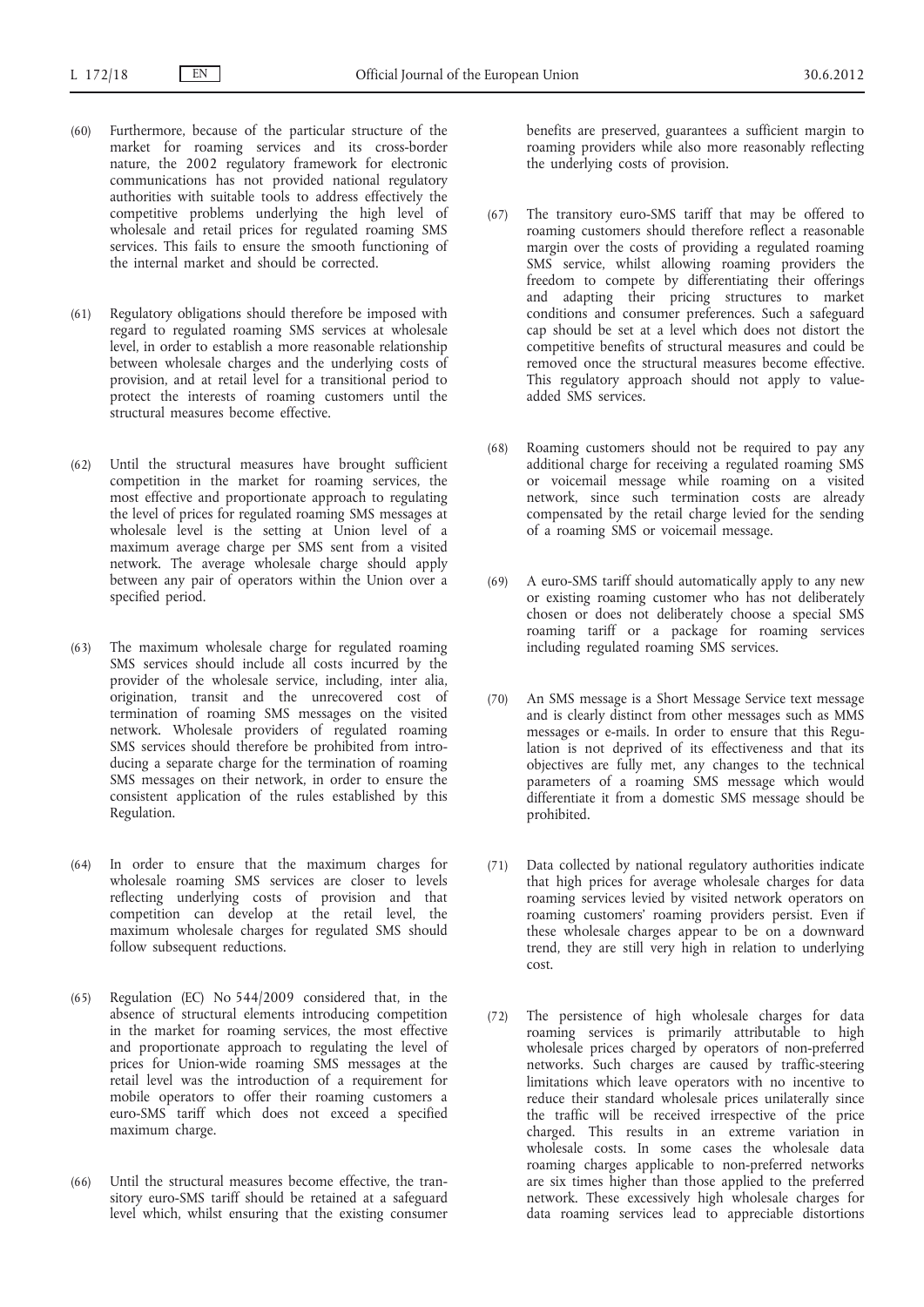of competitive conditions between mobile operators within the Union which undermine the smooth functioning of the internal market. They also constrain the ability of roaming providers to predict their wholesale costs and therefore to provide their customers with transparent and competitive retail pricing packages. In view of the limitations on the ability of national regulatory authorities to deal with these problems effectively at national level, a maximum wholesale charge on data roaming services should apply. Regulatory obligations should therefore be imposed with regard to regulated data roaming services at wholesale level, in order to establish a more reasonable relationship between wholesale charges and the underlying costs of provision, and at retail level to protect the interests of roaming customers.

- (73) Roaming providers should not charge the roaming customer for any regulated data roaming service, unless and until the roaming customer accepts the provision of the service.
- (74) The scope of this Regulation should cover the provision of Union-wide retail data roaming services. The special characteristics exhibited by the markets for roaming services, which justified the adoption of Regulation (EC) No 717/2007 and the imposition of obligations on mobile operators with regard to the provision of Union-wide voice roaming calls and SMS messages, apply equally to the provision of Union-wide retail data roaming services. Like voice and SMS roaming services, data roaming services are not purchased independently at national level but constitute only part of a broader retail package purchased by customers from their roaming provider, thereby limiting the competitive forces at play. Likewise, because of the cross-border nature of the services concerned, national regulatory authorities which are responsible for safeguarding and promoting the interests of mobile customers resident within their territory are not able to control the behaviour of the operators of the visited network, situated in other Member States.
- (75) As with the regulatory measures already in place for voice and SMS services, until the structural measures bring sufficient competition, the most effective and proportionate approach to regulating the level of prices for Union-wide retail data roaming services for a transitional period is the introduction of a requirement for roaming providers to offer their roaming customers a transitory euro-data tariff which does not exceed a specified maximum charge. The euro-data tariff should be set at a safeguard level which, whilst ensuring consumer protection until the structural measures become effective, guarantees a sufficient margin to roaming providers while also more reasonably reflecting the underlying costs of provision.
- (76) The transitory euro-data tariff that may be offered to roaming customers should therefore reflect a reasonable margin over the costs of providing a regulated data roaming service, whilst allowing roaming providers the freedom to compete by differentiating their offerings and adapting their pricing structures to market conditions and consumer preferences. Such a safeguard cap should be set at a level which does not distort the competitive benefits of structural measures and could be removed once the structural measures have had an opportunity to deliver concrete and lasting gains for customers. Similar to the approach followed for voice and SMS roaming services, given the reductions foreseen in the underlying costs for the provision of retail data roaming services, the maximum regulated charges for the transitory euro-data tariff should follow a declining glide path.
- (77) A transitory euro-data tariff should automatically apply to any new or existing roaming customer who has not deliberately chosen or does not deliberately choose a special data roaming tariff or a package for roaming services including regulated data roaming services.
- (78) In order to ensure that consumers pay for the data services they actually consume and to avoid the problems observed with voice services after the introduction of Regulation (EC) No 717/2007 of the hidden charges for the consumer due to the charging mechanisms applied by operators, the transitory euro-data tariff should be billed on a per-kilobyte basis. Such charging is consistent with the charging mechanism already applicable at the wholesale level.
- (79) Roaming providers may offer a fair-use, all-inclusive, monthly flat-rate to which no maximum charges apply and which could cover all Union-wide roaming services.
- (80) To ensure that all users of mobile voice telephony may benefit from the provisions of this Regulation, the transitory retail pricing requirements should apply regardless of whether roaming customers have a pre-paid or a postpaid contract with their roaming provider, and regardless of whether the roaming provider has its own network, is a mobile virtual network operator or is a reseller of mobile voice telephony services.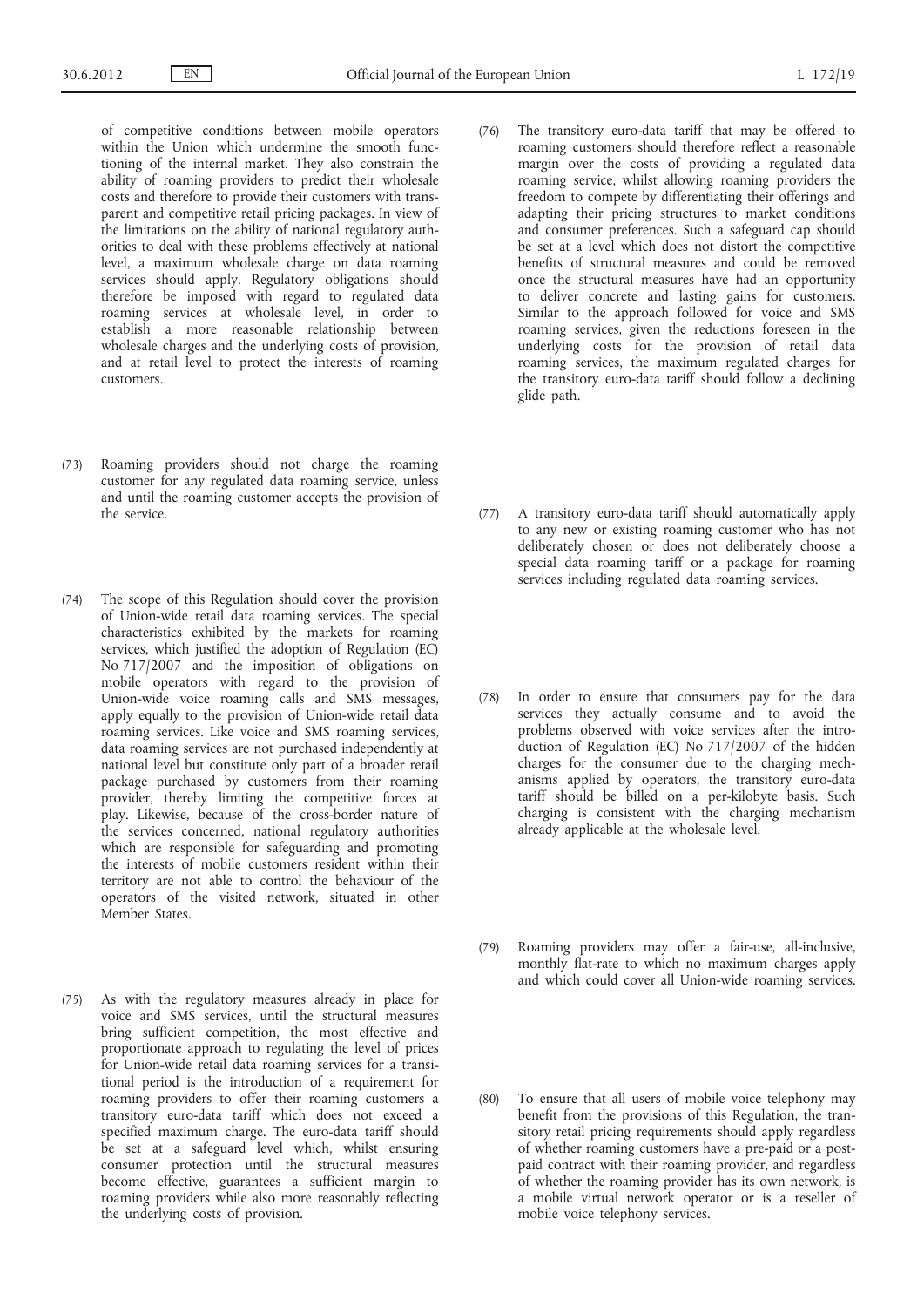- (81) Where Union providers of mobile telephony services find the benefits of interoperability and end-to-end connectivity for their customers jeopardised by the termination, or threat of termination, of their roaming arrangements with mobile network operators in other Member States, or are unable to provide their customers with service in another Member State as a result of a lack of agreement with at least one wholesale network provider, national regulatory authorities should make use, where necessary, of the powers under Article 5 of the Access Directive to ensure adequate access and interconnection in order to guarantee such end-to-end connectivity and the interoperability of services, taking into account the objectives of Article 8 of the Framework Directive, in particular the creation of a fully functioning internal market for electronic communications services.
- (82) In order to improve the transparency of retail prices for roaming services and to help roaming customers make decisions on the use of their mobile devices while abroad, providers of mobile communication services should supply their roaming customers with information free of charge on the roaming charges applicable to them when using roaming services in a visited Member State. Since certain customer groups might be well informed about roaming charges, roaming providers should provide a possibility to easily opt-out from this automatic message service. Moreover, providers should actively give their customers, provided that the latter are located in the Union, on request and free of charge, additional information on the per-minute, per-SMS or per-megabyte data charges (including VAT) for the making or receiving of voice calls and also for the sending and receiving of SMS, MMS and other data communication services in the visited Member State.
- (83) Transparency also requires that providers furnish information on roaming charges, in particular on the euro-voice, euro-SMS and euro-data tariffs and the allinclusive flat-rate should they offer one, when subscriptions are taken out and each time there is a change in roaming charges. Roaming providers should provide information on roaming charges by appropriate means such as invoices, the internet, TV advertisements or direct mail. All information and offers should be clear, understandable, permit comparison and be transparent with regard to prices and service characteristics. Advertising of roaming offers and marketing to consumers should fully comply with consumer protection legislation, in particular with Directive 2005/29/EC of the European Parliament and of the Council of 11 May<br>2005 concerning unfair business-to-consumer 2005 concerning unfair business-to-consumer commercial practices in the internal market (Unfair Commercial Practices Directive) (1). Roaming providers should ensure that all their roaming customers are aware of the availability of regulated tariffs for the period concerned and should send a clear and unbiased

communication to these customers in writing describing the conditions of the euro-voice, euro-SMS and euro-data tariffs and the right to switch to and from them.

- (84) Moreover, measures should be introduced to improve the transparency of retail charges for all data roaming services, in particular to eliminate the problem of 'bill shock' which constitutes a barrier to the smooth functioning of the internal market, and to provide roaming customers with the tools they need to monitor and control their expenditure on data roaming services. Equally, there should be no obstacles to the emergence of applications or technologies which can be a substitute for, or alternative to, roaming services, such as Wi-Fi.
- (85) In particular, roaming providers should provide their roaming customers, free of charge, with personalised tariff information on the charges applicable to those customers for data roaming services every time they initiate a data roaming service on entering another country. This information should be delivered to their mobile device in the manner best suited to its easy receipt and comprehension, and in such a manner as to enable easy access to it at a later date.
- (86) In order to facilitate customers' understanding of the financial consequences of the use of data roaming services and to permit them to monitor and control their expenditure, roaming providers should, both before and after the conclusion of a contract, keep their customers adequately informed of charges for regulated data roaming services. Such information could include examples of the approximate amount of data used by, for example, sending an e-mail, sending a picture, web-browsing and using mobile applications.
- (87) In addition, in order to avoid bill shocks, roaming providers should define one or more maximum financial and/or volume limits for their outstanding charges for data roaming services, expressed in the currency in which the roaming customer is billed, and which they should offer to all their roaming customers, free of charge, with an appropriate notification, in a media format that can be consulted again subsequently, when this limit is being approached. Upon reaching this maximum limit, customers should no longer receive or be charged for those services unless they specifically request continued provision of those services in accordance with the terms and conditions set out in the notification. In such a case, they should receive free confirmation, in a media format that can be consulted again subsequently. Roaming customers should be given the opportunity to opt for any of these maximum financial or volume limits within a reasonable period

<sup>(</sup> 1) OJ L 149, 11.6.2005, p. 22.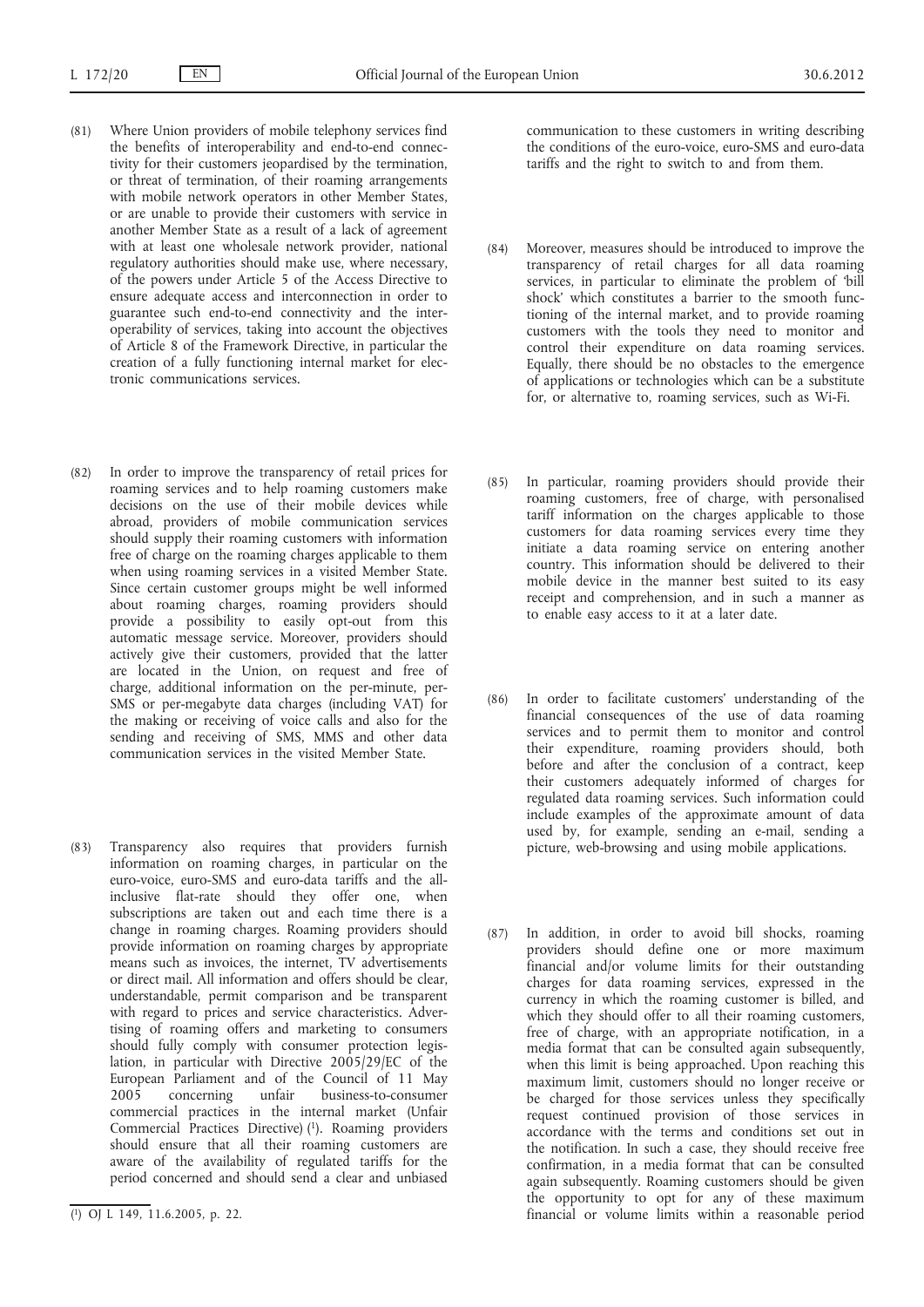or to choose not to have such a limit. Unless customers state otherwise, they should be put on a default limit system.

- (88) These transparency measures should be seen as minimum safeguards for roaming customers, and should not preclude roaming providers from offering their customers a range of other facilities which help them to predict and control their expenditure on data roaming services. For example, many roaming providers are developing new retail flat-rate roaming offers which permit data roaming for a specified price over a specified period up to a 'fair use' volume limit. Likewise roaming providers are developing systems to enable their roaming customers to be updated on a real-time basis on their accumulated outstanding data roaming charges. To ensure the smooth functioning of the internal market, these developments on the domestic markets should be reflected in the harmonised rules.
- (89) Customers under pre-paid tariffs may also suffer from bill shocks for the use of data roaming services. For this reason the provisions on the cut-off limit should also apply to those customers.
- (90) There are considerable disparities between regulated roaming tariffs within the Union and roaming tariffs incurred by customers when they are travelling outside the Union, which are significantly higher than prices within the Union. Due to the absence of a consistent approach to transparency and safeguard measures concerning roaming outside the Union, consumers are not confident about their rights and are therefore often deterred from using mobile services while abroad. Transparent information provided to consumers could not only assist them in the decision as to how to use their mobile devices while travelling abroad (both within and outside the Union), but could also assist them in the choice between roaming providers. It is therefore necessary to address the problem of the lack of transparency and consumer protection by applying certain transparency and safeguard measures also to roaming services provided outside the Union. Those measures would facilitate competition and improve the functioning of the internal market.
- (91) If the visited network operator in the visited country outside the Union does not allow the roaming provider to monitor its customers' usage on a real-time basis, the roaming provider should not be obliged to provide the maximum financial or volume limits for safeguarding customers.
- (92) The national regulatory authorities which are responsible for carrying out tasks under the 2002 regulatory framework for electronic communications should have the powers needed to supervise and enforce the obligations under this Regulation within their territory. They should also monitor developments in the pricing of voice and data services for roaming customers within the Union including, where appropriate, the specific costs related to roaming calls made and received in the outermost regions of the Union and the need to ensure that these costs can be adequately recovered on the wholesale market, and that traffic-steering techniques are not used to limit choice to the detriment of customers. They should ensure that up-to-date information on the application of this Regulation is made available to interested parties and publish the results of such monitoring every six months. Information should be provided on corporate, post-paid and pre-paid customers separately.
- (93) In-country roaming in the outermost regions of the Union where mobile telephony licences are distinct from those issued in respect of the rest of the national territory could benefit from rate reductions equivalent to those practised on the internal market for roaming services. The implementation of this Regulation should not give rise to less favourable pricing treatment for customers using in-country roaming services as opposed to customers using Union-wide roaming services. To this end, the national authorities may take additional measures consistent with Union law.
- (94) When laying down the rules on penalties applicable to infringements of this Regulation, Member States should, inter alia, take into account the possibility for roaming providers to compensate customers for any delay or hindrance to the switch to an alternative roaming provider, in accordance with their national law.
- (95) Since the objectives of this Regulation, namely to establish a common approach to ensure that users of public mobile communication networks when travelling within the Union do not pay excessive prices for Unionwide roaming services, thereby achieving a high level of consumer protection by enhancing competition between roaming providers, cannot be sufficiently achieved by the Member States in a secure, harmonised and timely manner and can therefore be better achieved at Union level, the Union may adopt measures, in accordance with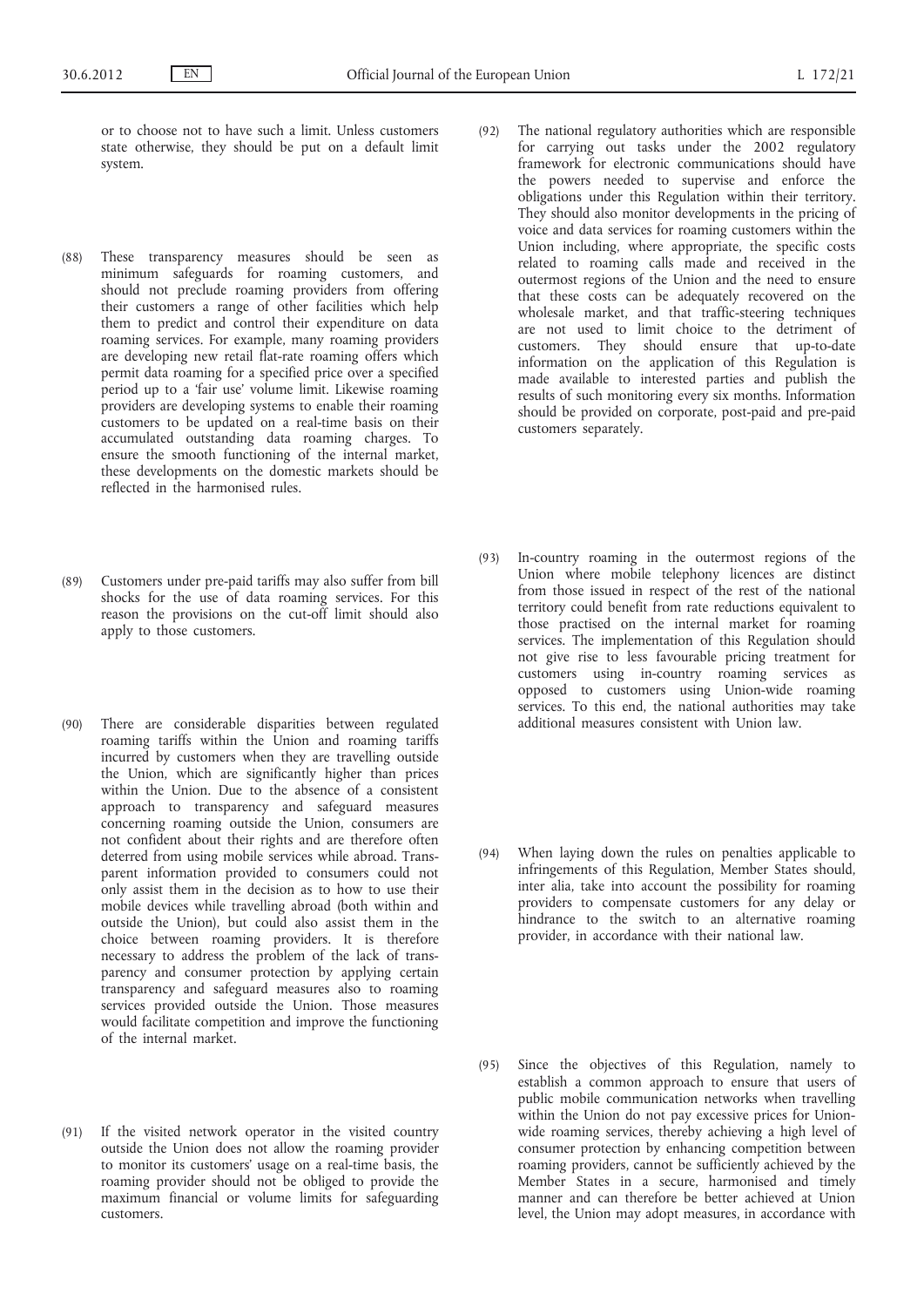the principle of subsidiarity as set out in Article 5 of the Treaty on European Union. In accordance with the principle of proportionality, as set out in that Article, this Regulation does not go beyond what is necessary in order to achieve those objectives.

- (96) Regulatory obligations on wholesale charges for voice, SMS and data roaming services should be maintained until the structural measures have become effective and competition in the wholesale markets has developed sufficiently. In addition, market trends currently show that data services will progressively become the most relevant segment of mobile services, and wholesale data roaming services currently exhibit the highest level of dynamism, with prices reasonably below the current regulated rates.
- (97) Retail safeguard caps should be set at sufficiently high levels which do not distort the potential competitive benefits of structural measures and could be removed completely once those measures become effective and have enabled the development of a genuine internal market. Therefore, retail safeguard caps should follow a downward trend and subsequently expire.
- (98) The Commission should review the effectiveness of this Regulation in light of its objectives and the contribution to the implementation of the 2002 regulatory framework for electronic communications and the smooth functioning of the internal market. In this context, the Commission should consider the impact on the competitive position of mobile communications providers of different sizes and from different parts of the Union, the developments, trends and transparency in retail and wholesale charges, their relation to actual costs, the extent to which the assumptions made in the impact assessment that accompanied this Regulation have been confirmed, the costs of compliance and the impact on the investments. The Commission should also, in the light of technological developments, consider the availability and quality of services which are an alternative to roaming (such as access through Wi-Fi).
- (99) Regulatory obligations on wholesale and retail charges for voice, SMS and data roaming services should be maintained to safeguard consumers as long as competition at the retail or wholesale level is not fully developed. To this end, the Commission should, by 30 June 2016, assess whether the objectives of this Regulation have been achieved, including whether the structural measures have been fully implemented and competition is sufficiently developed in the internal market for roaming services. If the Commission concludes that competition has not developed sufficiently, the Commission should make appropriate proposals to the European Parliament and the Council to ensure that consumers are adequately safeguarded as from 2017.

(100) After the abovementioned review, and in order to ensure the continuous monitoring of roaming services in the Union, the Commission should prepare a report to the European Parliament and the Council every two years which includes a general summary of the latest trends in roaming services and an intermediary assessment of the progress towards achieving the objectives of this Regulation and of the possible alternative options for achieving these objectives,

HAVE ADOPTED THIS REGULATION:

## *Article 1*

#### **Subject matter and scope**

1. This Regulation introduces a common approach to ensuring that users of public mobile communications networks, when travelling within the Union, do not pay excessive prices for Union-wide roaming services in comparison with competitive national prices, when making calls and receiving calls, when sending and receiving SMS messages and when using packet switched data communication services, thereby contributing to the smooth functioning of the internal market while achieving a high level of consumer protection, fostering competition and transparency in the market and offering both incentives for innovation and consumer choice.

It lays down rules to enable the separate sale of regulated roaming services from domestic mobile communications services and sets out the conditions for wholesale access to public mobile communications networks for the purpose of providing regulated roaming services. It also lays down transitory rules on the charges that may be levied by roaming providers for the provision of regulated roaming services for voice calls and SMS messages originating and terminating within the Union and for packet switched data communication services used by roaming customers while roaming on a mobile communications network within the Union. It applies both to charges levied by network operators at wholesale level and to charges levied by roaming providers at retail level.

2. The separate sale of regulated roaming services from domestic mobile communications services is a necessary intermediate step to increase competition so as to lower roaming tariffs for customers in order to achieve an internal market for mobile communication services and ultimately for there to be no differentiation between national and roaming tariffs.

3. This Regulation also lays down rules aimed at increasing price transparency and improving the provision of information on charges to users of roaming services.

This Regulation constitutes a specific measure within the meaning of Article 1(5) of the Framework Directive.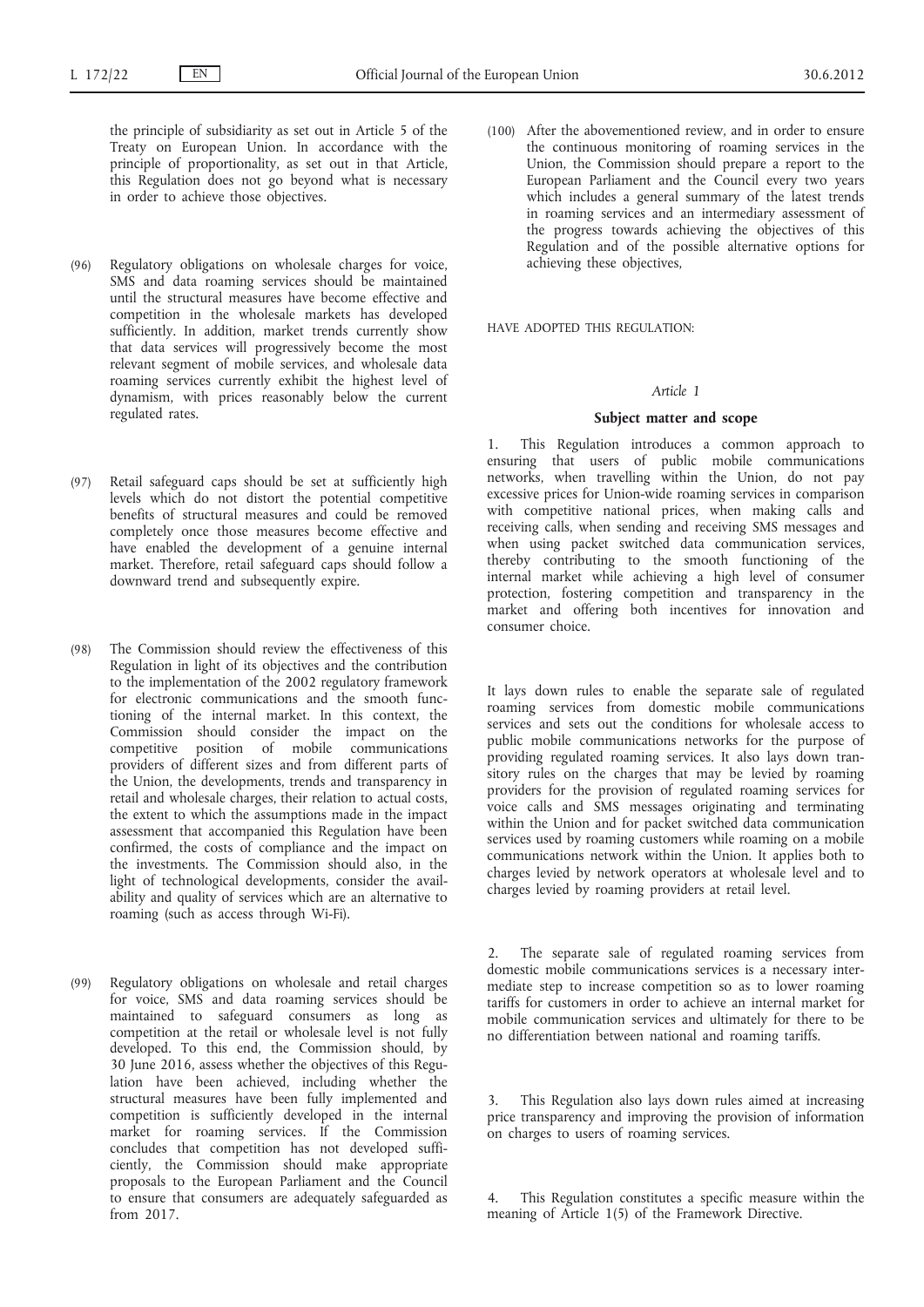The maximum charges set out in this Regulation are expressed in euro.

6. Where maximum charges under Articles 7, 9 and 12 are denominated in currencies other than the euro, the initial limits pursuant to those Articles shall be determined in those currencies by applying the reference exchange rates published on 1 May 2012 by the European Central Bank in the *Official Journal of the European Union*.

For the purposes of the subsequent limits provided for in Article  $7(2)$ , Article 9(1), and Article 12(1), the revised values shall be determined by applying the reference exchange rates so published on 1 May of the relevant calendar year. For the maximum charges under Article 7(2), Article 9(1) and Article 12(1), the limits in currencies other than the euro shall be revised annually as from 2015. The annually revised limits in those currencies shall apply from 1 July using the reference exchange rates published on 1 May of the same year.

7. Where maximum charges under Articles 8, 10 and 13 are denominated in currencies other than the euro, the initial limits pursuant to those Articles shall be determined in those currencies by applying the average of the reference exchange rates published on 1 March, 1 April and 1 May 2012 by the European Central Bank in the *Official Journal of the European Union*.

For the purposes of the subsequent limits provided for in Article 8(2), Article 10(2) and Article 13(2), the revised values shall be determined by applying the average of the reference exchange rates so published on 1 March, 1 April and 1 May of the relevant calendar year. For the maximum charges under Article 8(2), Article 10(2) and Article 13(2), the limits in currencies other than euro shall be revised annually as from 2015. The annually revised limits in those currencies shall apply from 1 July using the average of the reference exchange rates published on 1 March, 1 April and 1 May of the same year.

#### *Article 2*

#### **Definitions**

1. For the purposes of this Regulation, the definitions set out in Article 2 of the Access Directive, Article 2 of the Framework Directive, and Article 2 of the Universal Service Directive shall apply.

- In addition to the definitions referred to in paragraph 1, the following definitions shall apply:
- (a) 'roaming provider' means an undertaking that provides a roaming customer with regulated retail roaming services;
- (b) 'domestic provider' means an undertaking that provides a roaming customer with domestic mobile communications services;
- (c) 'alternative roaming provider' means a roaming provider different from the domestic provider;
- (d) 'home network' means a public communications network located within a Member State and used by the roaming provider for the provision of regulated retail roaming services to a roaming customer;
- (e) 'visited network' means a terrestrial public mobile communications network situated in a Member State other than that of the roaming customer's domestic provider that permits a roaming customer to make or receive calls, to send or receive SMS messages or to use packet switched data communications, by means of arrangements with the home network operator;
- (f) 'Union-wide roaming' means the use of a mobile device by a roaming customer to make or receive intra-Union calls, to send or receive intra-Union SMS messages, or to use packet switched data communications, while in a Member State other than that in which the network of the domestic provider is located, by means of arrangements between the home network operator and the visited network operator;
- (g) 'roaming customer' means a customer of a roaming provider of regulated roaming services, by means of a terrestrial public mobile communications network situated in the Union, whose contract or arrangement with that roaming provider permits Union-wide roaming;
- (h) 'regulated roaming call' means a mobile voice telephony call made by a roaming customer, originating on a visited network and terminating on a public communications network within the Union or received by a roaming customer, originating on a public communications network within the Union and terminating on a visited network;
- (i) 'euro-voice tariff' means any tariff not exceeding the maximum charge provided for in Article 8, which a roaming provider may levy for the provision of regulated roaming calls in accordance with that Article;
- (j) 'SMS message' means a Short Message Service text message, composed principally of alphabetical and/or numerical characters, capable of being sent between mobile and/or fixed numbers assigned in accordance with national numbering plans;
- (k) 'regulated roaming SMS message' means an SMS message sent by a roaming customer, originating on a visited network and terminating on a public communications network within the Union or received by a roaming customer, originating on a public communications network within the Union and terminating on a visited network;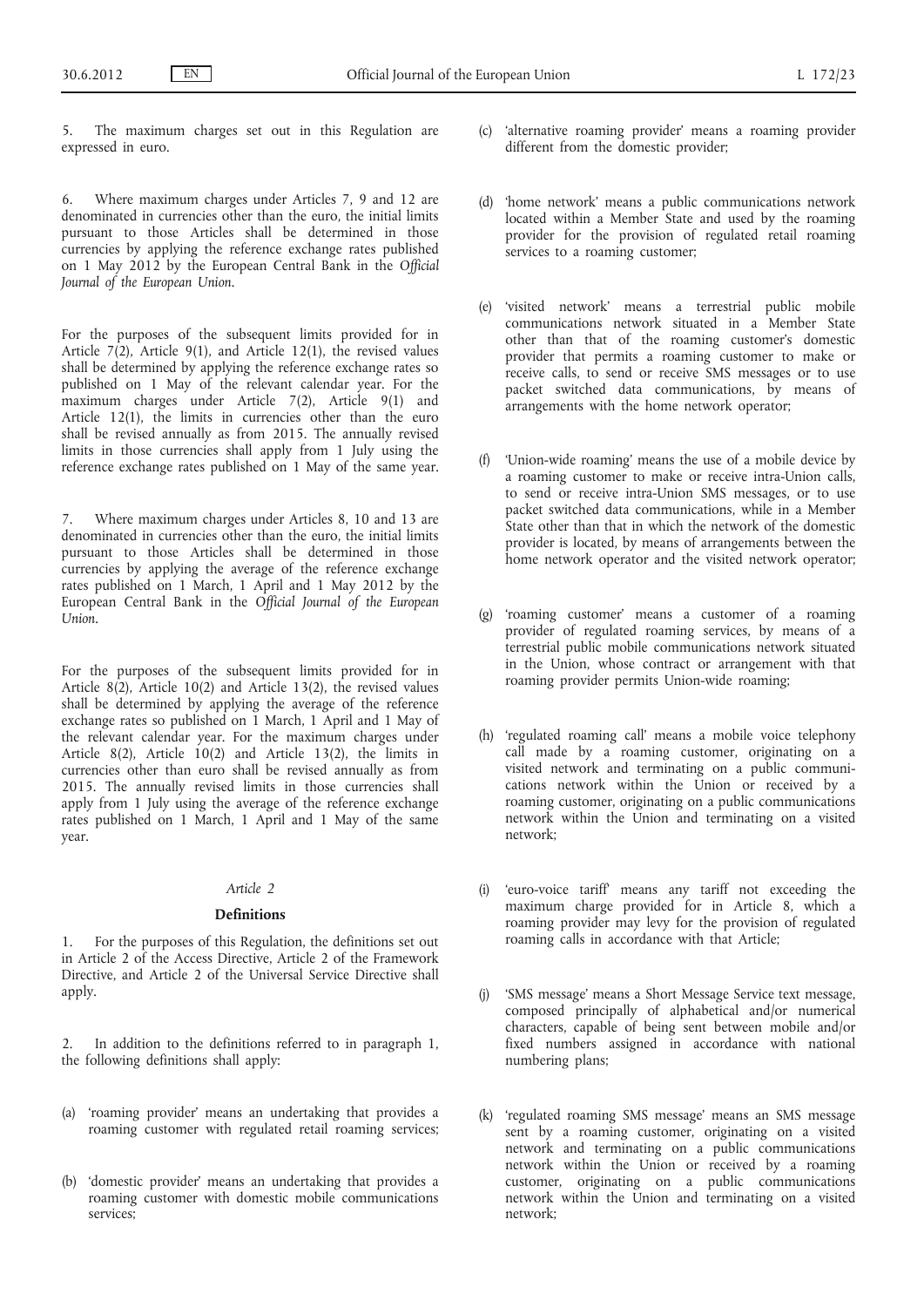- (l) 'euro-SMS tariff' means any tariff not exceeding the maximum charge provided for in Article 10, which a roaming provider may levy for the provision of regulated roaming SMS messages in accordance with that Article;
- (m) 'regulated data roaming service' means a roaming service enabling the use of packet switched data communications by a roaming customer by means of his mobile device while it is connected to a visited network. A regulated data roaming service does not include the transmission or receipt of regulated roaming calls or SMS messages, but does include the transmission and receipt of MMS messages;
- (n) 'euro-data tariff' means any tariff not exceeding the maximum charge provided for in Article 13, which a roaming provider may levy for the provision of regulated data roaming services in accordance with that Article;
- (o) 'wholesale roaming access' means direct wholesale roaming access or wholesale roaming resale access;
- (p) 'direct wholesale roaming access' means the making available of facilities and/or services by a mobile network operator to another undertaking, under defined conditions, for the purpose of that other undertaking providing regulated roaming services to roaming customers;
- (q) 'wholesale roaming resale access' means the provision of roaming services on a wholesale basis by a mobile network operator different from the visited network operator to another undertaking for the purpose of that other undertaking providing regulated roaming services to roaming customers.

## *Article 3*

#### **Wholesale roaming access**

1. Mobile network operators shall meet all reasonable requests for wholesale roaming access.

2. Mobile network operators may refuse requests for wholesale roaming access only on the basis of objective criteria.

3. Wholesale roaming access shall cover access to all network elements and associated facilities, relevant services, software and information systems, necessary for the provision of regulated roaming services to customers.

Rules on regulated wholesale roaming charges laid down in Articles 7, 9 and 12 shall apply to the provision of access to all components of wholesale roaming access referred to in paragraph 3.

Without prejudice to the first subparagraph, in the case of wholesale roaming resale access, mobile network operators may charge fair and reasonable prices for components not covered by paragraph 3.

Mobile network operators shall publish a reference offer, taking into account the BEREC guidelines referred to in paragraph 8, and make it available to an undertaking requesting wholesale roaming access. Mobile network operators shall provide the undertaking requesting access with a draft contract, complying with this Article, for such access at the latest one month after the initial receipt of the request by the mobile network operator. The wholesale roaming access shall be granted within a reasonable period of time not exceeding three months from the conclusion of the contract. Mobile network operators receiving a wholesale roaming access request and undertakings requesting access shall negotiate in good faith.

6. The reference offer referred to in paragraph 5 shall be sufficiently detailed and shall include all components necessary for wholesale roaming access as referred to in paragraph 3, providing a description of the offerings relevant for direct wholesale roaming access and wholesale roaming resale access, and the associated terms and conditions. If necessary, national regulatory authorities shall impose changes to reference offers to give effect to obligations laid down in this Article.

7. Where the undertaking requesting the access desires to enter into commercial negotiations to also include components not covered by the reference offer, the mobile network operators shall respond to such a request within a reasonable period of time not exceeding two months from its initial receipt. For the purposes of this paragraph, paragraphs 2 and 5 shall not apply.

By 30 September 2012, and in order to contribute to the consistent application of this Article, BEREC shall, after consulting stakeholders and in close cooperation with the Commission, lay down guidelines for wholesale roaming access.

9. Paragraphs 5 to 7 shall apply from 1 January 2013.

## *Article 4*

## **Separate sale of regulated retail roaming services**

1. Domestic providers shall enable their customers to access regulated voice, SMS and data roaming services, provided as a bundle by any alternative roaming provider.

Neither domestic nor roaming providers shall prevent customers from accessing regulated data roaming services provided directly on a visited network by an alternative roaming provider.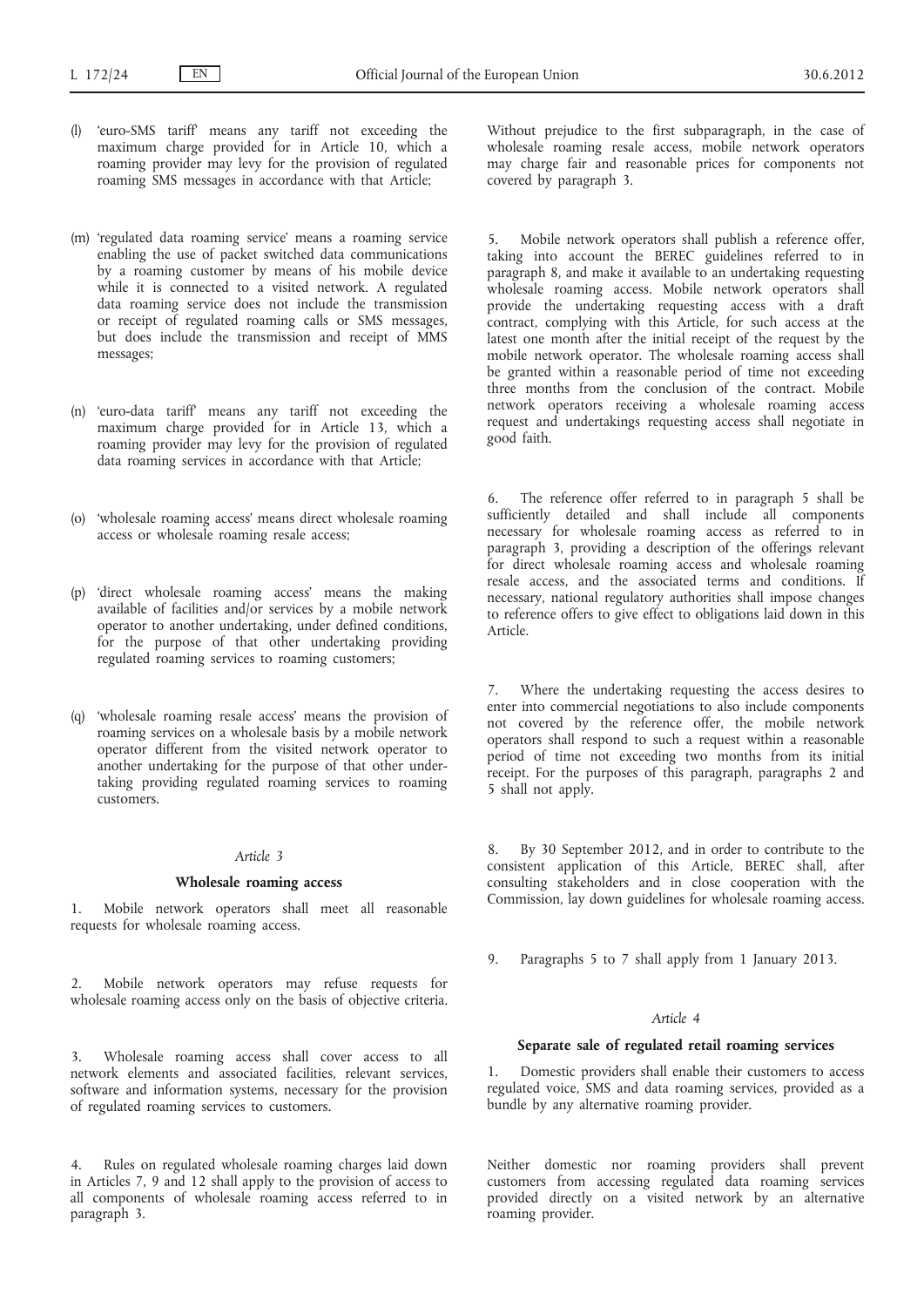2. Roaming customers shall have the right to switch roaming provider at any time. Where a roaming customer chooses to switch roaming provider, the switch shall be carried out without undue delay, and in any case within the shortest possible period of time depending on the technical solution chosen for the implementation of the separate sale of regulated retail roaming services, but under no circumstances exceeding three working days from the conclusion of the agreement with the new roaming provider.

3. The switch to an alternative roaming provider or between roaming providers shall be free of charge for customers and shall be possible under any tariff plan. It shall not entail any associated subscription or additional fixed or recurring charges, pertaining to elements of the subscription other than roaming, as compared to the conditions prevailing before the switch.

4. Domestic providers shall inform all their roaming customers in a clear, understandable and easily accessible form about the possibility to opt for services referred to in the first subparagraph of paragraph 1.

In particular, at the time of making or renewing a contract on mobile communication services, domestic providers shall provide all their customers individually with full information on the possibility to choose an alternative roaming provider and shall not hinder the conclusion of a contract with an alternative roaming provider. Customers concluding a contract with a domestic provider for regulated roaming services shall explicitly confirm that they have been informed of such possibility. A domestic provider shall not prevent, dissuade or discourage retailers serving as the domestic provider's points of sale from offering contracts for separate roaming services with alternative roaming providers.

5. The technical characteristics of regulated roaming services shall not be altered in such a way as to make them differ from the technical characteristics of the regulated roaming services, including the quality parameters, as provided to the customer before the switch. Where the switch does not concern all regulated roaming services, those services which have not been switched shall continue to be provided at the same price and, to the fullest extent possible, with the same technical characteristics, including quality parameters.

6. This Article shall apply from 1 July 2014.

## *Article 5*

## **Implementation of separate sale of regulated retail roaming services**

1. Domestic providers shall implement the separate sale of regulated retail roaming services as provided for in Article 4 so that customers can use domestic mobile communication services and separate regulated roaming services. Domestic providers shall meet all reasonable requests for access to facilities and related support services relevant for the separate sale of regulated retail roaming services. Access to those facilities and support services that are necessary for the separate sale of regulated roaming services, including user authentication services, shall be free of charge and shall not entail any direct charges to customers.

2. In order to ensure consistent and simultaneous implementation across the Union of the separate sale of regulated retail roaming services, the Commission shall, by means of implementing acts and after having consulted BEREC, adopt, by 31 December 2012, detailed rules on the information obligations laid down in Article 4(4) and on a technical solution for the implementation of the separate sale of regulated retail roaming services. Those implementing acts shall be adopted in accordance with the examination procedure referred to in Article 6(2), and shall apply from 1 July 2014.

3. The technical solution to implement the separate sale of regulated retail roaming services shall meet the following criteria:

- (a) consumer friendliness, in particular allowing consumers to easily and quickly switch to an alternative roaming provider while keeping their existing mobile phone number and while using the same mobile device;
- (b) ability to serve all categories of consumer demand on competitive terms, including intensive usage of data services;
- (c) ability to effectively foster competition, taking also into account the scope for operators to exploit their infrastructure assets or commercial arrangements;
- (d) cost-effectiveness, taking into account the division of costs between domestic providers and alternative roaming providers;
- (e) ability to give effect to the obligations referred to in Article 4(1) in an efficient manner;
- (f) allowing a maximum degree of interoperability;
- (g) user friendliness, in particular in respect of the customers' technical handling of the mobile device when changing networks;
- (h) ensuring that roaming by Union customers in third countries or by third country customers in the Union is not impeded;
- (i) ensuring that the rules on protection of privacy, personal data, security and integrity of networks and transparency required by the Framework Directive and the Specific Directives are respected;
- (j) taking into account the promotion by national regulatory authorities of the ability of end users to access and distribute information or run applications and services of their choice, in accordance with point (g) of Article 8(4) of the Framework Directive;
- (k) ensuring that providers apply equivalent conditions in equivalent circumstances.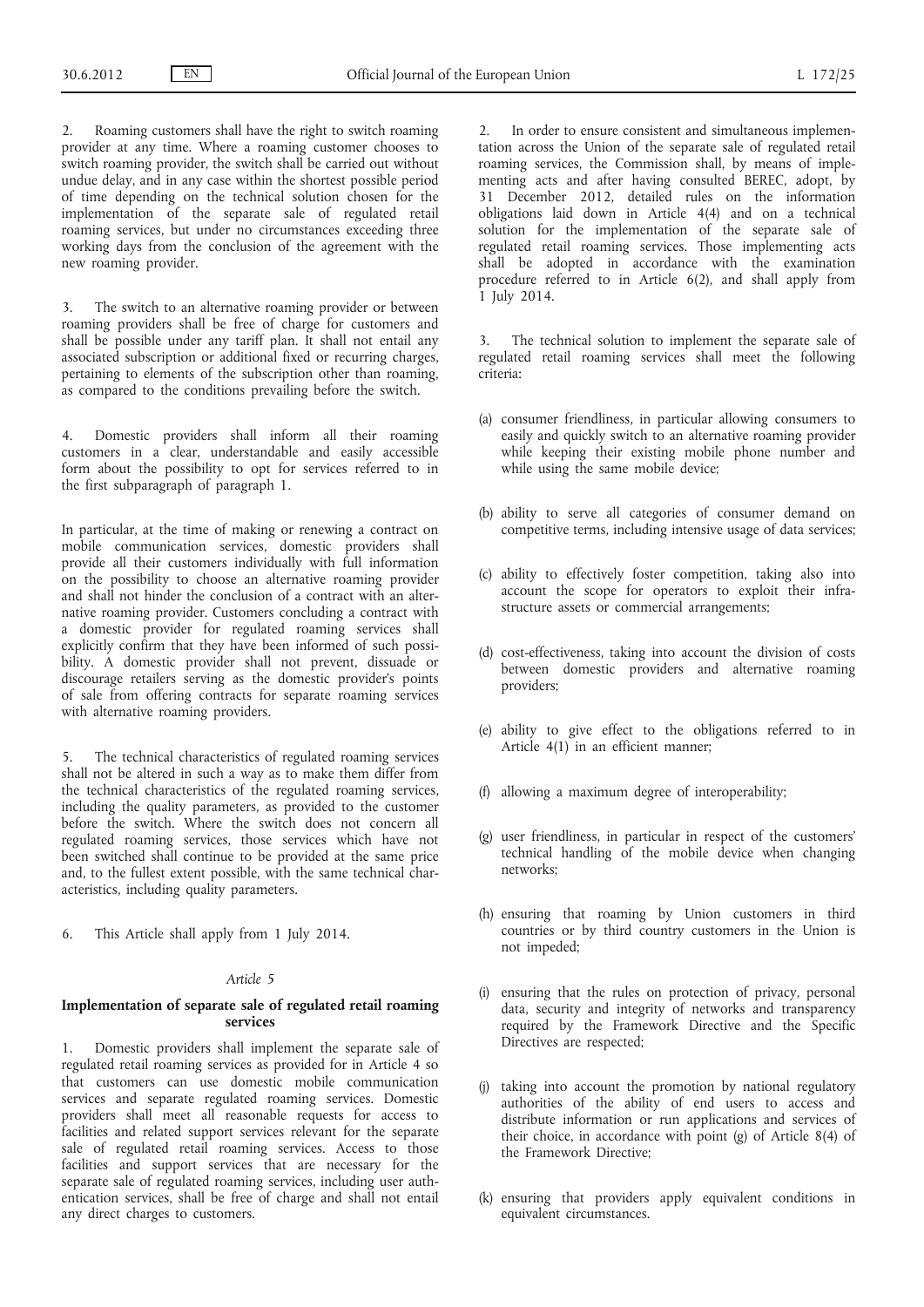The technical solution may combine one or several technical modalities for the purposes of meeting the criteria set out in paragraph 3.

5. If necessary, the Commission shall give a mandate to a European standardisation body for the adaptation of the relevant standards that are necessary for the harmonised implementation of the separate sale of regulated retail roaming services.

6. Paragraphs 1, 3, 4 and 5 of this Article shall apply from 1 July 2014.

## *Article 6*

#### **Committee procedure**

1. The Commission shall be assisted by the Communications Committee established by Article 22 of the Framework Directive. That committee shall be a committee within the meaning of Regulation (EU) No 182/2011.

2. Where reference is made to this paragraph, Article 5 of Regulation (EU) No 182/2011 shall apply.

## *Article 7*

#### **Wholesale charges for the making of regulated roaming calls**

1. The average wholesale charge that the visited network operator may levy on the customer's roaming provider for the provision of a regulated roaming call originating on that visited network, inclusive, inter alia, of origination, transit and termination costs, shall not exceed EUR 0,14 per minute as of 1 July 2012.

The average wholesale charge referred to in paragraph 1 shall apply between any pair of operators and shall be calculated over a 12-month period or any such shorter period as may remain before the end of the period of application of a maximum average wholesale charge as provided for in this paragraph or before 30 June 2022. The maximum average wholesale charge shall decrease to EUR 0,10 on 1 July 2013 and to EUR 0,05 on 1 July 2014 and shall, without prejudice to Article 19, remain at EUR 0,05 until 30 June 2022.

3. The average wholesale charge referred to in paragraph 1 shall be calculated by dividing the total wholesale roaming revenue received by the total number of wholesale roaming minutes actually used for the provision of wholesale roaming calls within the Union by the relevant operator over the relevant period, aggregated on a per-second basis adjusted to take account of the possibility for the operator of the visited network to apply an initial minimum charging period not exceeding 30 seconds.

#### *Article 8*

## **Retail charges for regulated roaming calls**

1. Roaming providers shall make available and actively offer to all their roaming customers, clearly and transparently, a eurovoice tariff as provided for in paragraph 2. That tariff shall not entail any associated subscription or other fixed or recurring charges and may be combined with any retail tariff.

When making this offer, roaming providers shall remind any of their roaming customers who had chosen a specific roaming tariff or package of the conditions applicable to that tariff or package.

With effect from 1 July 2012, the retail charge (excluding VAT) for a euro-voice tariff which a roaming provider may levy on its roaming customer for the provision of a regulated roaming call may vary for any roaming call but shall not exceed EUR 0,29 per minute for any call made or EUR 0,08 per minute for any call received. The maximum retail charge for calls made shall decrease to EUR 0,24 on 1 July 2013 and to EUR 0,19 on 1 July 2014 and the maximum retail charge for calls received shall decrease to EUR 0,07 on 1 July 2013 and to EUR 0,05 on 1 July 2014. Without prejudice to Article 19 those maximum retail charges for the euro-voice tariff shall remain valid until 30 June 2017.

Roaming providers shall not levy any charge on their roaming customers for the receipt by them of a roaming voicemail message. This shall be without prejudice to other applicable charges such as those for listening to such messages.

Every roaming provider shall charge its roaming customers for the provision of any regulated roaming call to which a eurovoice tariff applies, whether made or received, on a per-second basis.

The roaming provider may apply an initial minimum charging period not exceeding 30 seconds to calls made which are subject to a euro-voice tariff.

3. Roaming providers shall apply a euro-voice tariff to all existing roaming customers automatically with the exception of such roaming customers who have already made a deliberate choice of a specific roaming tariff or package by virtue of which they benefit from a different tariff for regulated roaming calls than they would have been accorded in the absence of such a choice.

4. Roaming providers shall apply a euro-voice tariff to all new roaming customers who do not make a deliberate choice to select a different roaming tariff or a tariff package for roaming services which includes a different tariff for regulated roaming calls.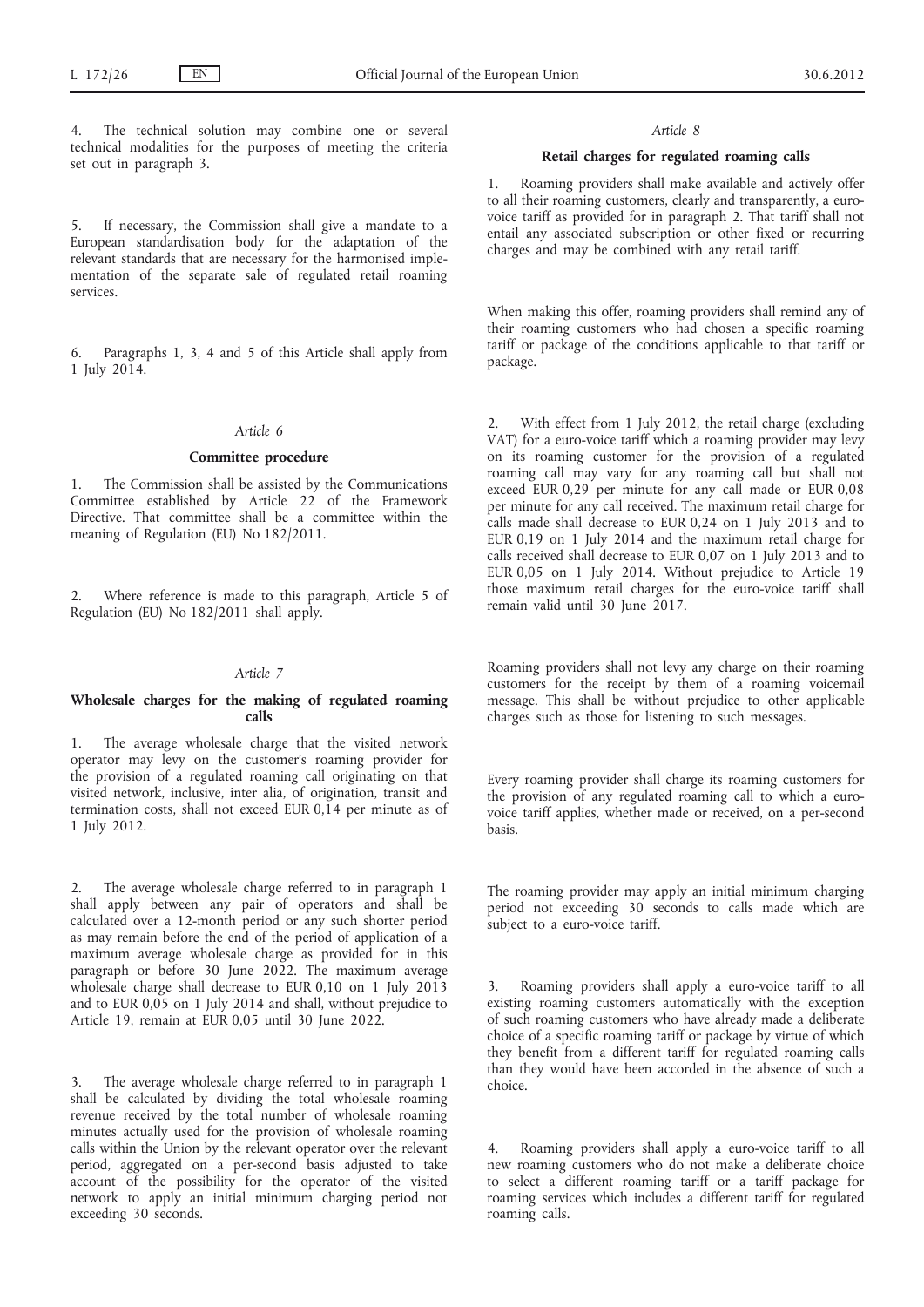5. Any roaming customer may request to switch to or from a euro-voice tariff. Any switch shall be made within one working day of receipt of the request, shall be free of charge and shall not entail conditions or restrictions pertaining to other elements of the subscription, save that where a roaming customer who has subscribed to a special roaming package which includes more than one regulated roaming service wishes to switch to a euro-voice tariff, the roaming provider may require the switching customer to forego the benefits of the other elements of that package. A roaming provider may delay a switch until the previous roaming tariff has been effective for a minimum specified period not exceeding two months. A euro-voice tariff may always be combined with a euro-SMS tariff and a euro-data tariff.

## *Article 9*

#### **Wholesale charges for regulated roaming SMS messages**

1. With effect from 1 July 2012, the average wholesale charge that the visited network operator may levy for the provision of a regulated roaming SMS message originating on that visited network shall not exceed EUR 0,03 per SMS message. The maximum average wholesale charge shall decrease to EUR 0,02 on 1 July 2013 and shall, without prejudice to Article 19, remain at EUR 0,02 until 30 June 2022.

2. The average wholesale charge referred to in paragraph 1 shall apply between any pair of operators and shall be calculated over a 12-month period or any such shorter period as may remain before 30 June 2022.

3. The average wholesale charge referred to in paragraph 1 shall be calculated by dividing the total wholesale revenue received by the visited network operator or home network operator for the origination and transmission of regulated roaming SMS messages within the Union in the relevant period by the total number of such SMS messages originated and transmitted on behalf of the relevant roaming provider or home network operator within that period.

4. The visited network operator shall not levy any charge on a roaming customer's roaming provider or home network operator, separate from the charge referred to in paragraph 1, for the termination of a regulated roaming SMS message sent to a roaming customer while roaming on its visited network.

#### *Article 10*

#### **Retail charges for regulated roaming SMS messages**

1. Roaming providers shall make available and actively offer to all their roaming customers, clearly and transparently, a euro-SMS tariff as provided for in paragraph 2. The euro-SMS tariff shall not entail any associated subscription or other fixed or recurring charges and may be combined with any retail tariff, subject to the other provisions of this Article.

2. With effect from 1 July 2012, the retail charge (excluding VAT) for a euro-SMS tariff which a roaming provider may levy on its roaming customer for a regulated roaming SMS message sent by that roaming customer may vary for any regulated roaming SMS message but shall not exceed EUR 0,09. That maximum charge shall decrease to EUR 0,08 on 1 July 2013 and to EUR 0,06 on 1 July 2014 and shall, without prejudice to Article 19, remain at EUR 0,06 until 30 June 2017.

3. Roaming providers shall not levy any charge on their roaming customers for the receipt by them of a regulated roaming SMS message.

4. Roaming providers shall apply a euro-SMS tariff to all existing roaming customers automatically, with the exception of such roaming customers who have already made a deliberate choice of a specific roaming tariff or package by virtue of which they benefit from a different tariff for regulated roaming SMS messages than they would have been accorded in the absence of such a choice.

5. Roaming providers shall apply a euro-SMS tariff to all new roaming customers who do not make a deliberate choice to select a different roaming SMS tariff or a tariff package for roaming services which includes a different tariff for regulated roaming SMS messages.

6. Any roaming customer may request to switch to or from a euro-SMS tariff at any time. Any switch shall be made within one working day of receipt of the request, shall be free of charge and shall not entail conditions or restrictions pertaining to elements of the subscription other than roaming. A roaming provider may delay such a switch until the previous roaming tariff has been effective for a minimum specified period not exceeding two months. A euro-SMS tariff may always be combined with a euro-voice tariff and a euro-data tariff.

## *Article 11*

## **Technical characteristics of regulated roaming SMS messages**

No roaming provider, domestic provider, home network operator or visited network operator shall alter the technical characteristics of regulated roaming SMS messages in such a way as to make them differ from the technical characteristics of SMS messages provided within its domestic market.

#### *Article 12*

### **Wholesale charges for regulated data roaming services**

1. With effect from 1 July 2012, the average wholesale charge that the visited network operator may levy on the roaming customer's home provider for the provision of regulated data roaming services by means of that visited network shall not exceed a safeguard limit of EUR 0,25 per megabyte of data transmitted. The safeguard limit shall decrease to EUR 0,15 per megabyte of data transmitted on 1 July 2013 and to EUR 0,05 per megabyte of data transmitted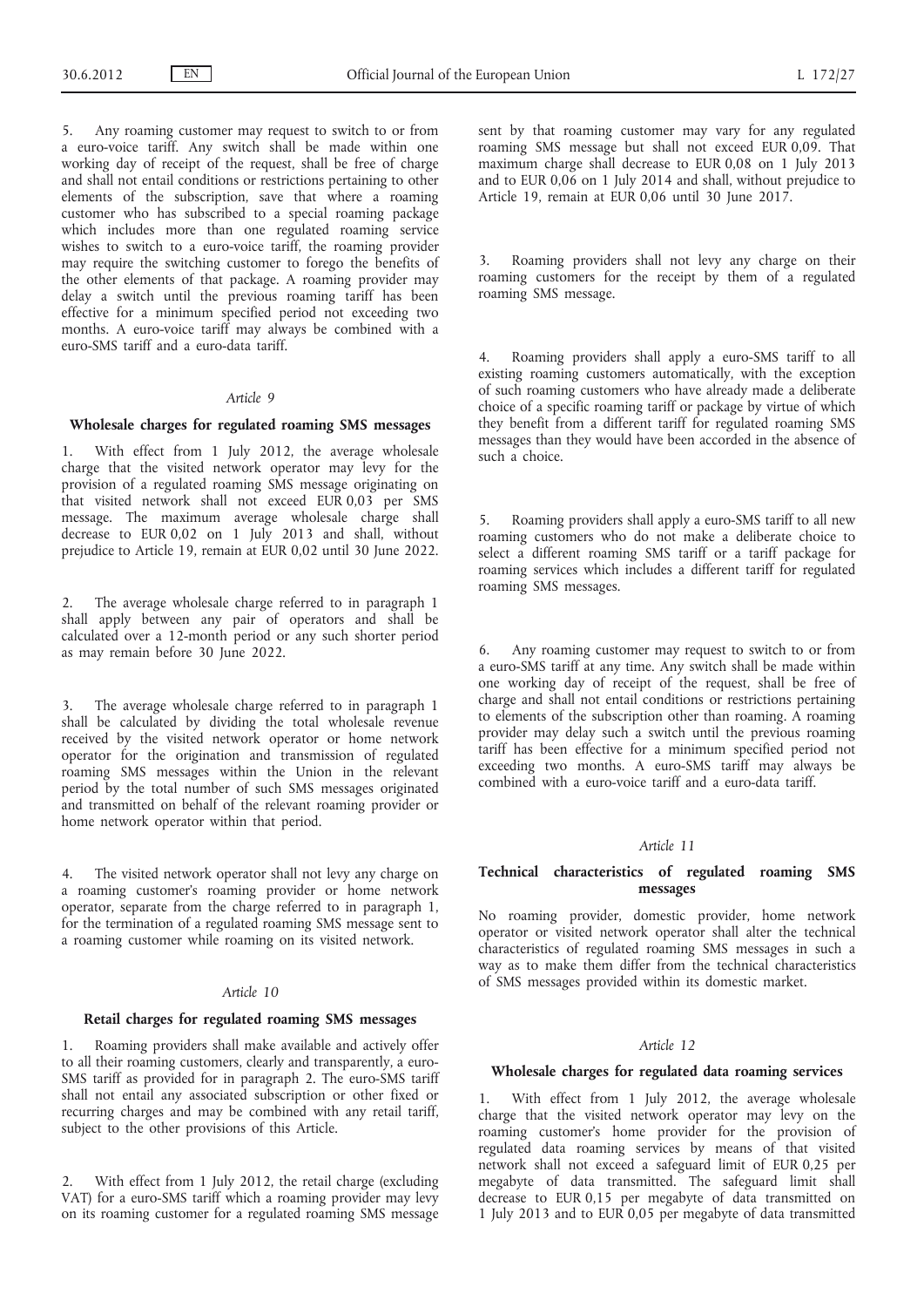on 1 July 2014 and shall, without prejudice to Article 19, remain at EUR 0,05 per megabyte of data transmitted until 30 June 2022.

2. The average wholesale charge referred to in paragraph 1 shall apply between any pair of operators and shall be calculated over a 12-month period or any such shorter period as may remain before 30 June 2022.

3. The average wholesale charge referred to in paragraph 1 shall be calculated by dividing the total wholesale revenue received by the visited network or home network operator for the provision of regulated data roaming services in the relevant period by the total number of megabytes of data actually consumed by the provision of those services within that period, aggregated on a per-kilobyte basis on behalf of the relevant roaming provider or home network operator within that period.

## *Article 13*

## **Retail charges for regulated data roaming services**

Roaming providers shall make available and actively offer to all their roaming customers, clearly and transparently, a eurodata tariff as provided for in paragraph 2. This euro-data tariff shall not entail any associated subscription or other fixed or recurring charges and may be combined with any retail tariff.

When making this offer, roaming providers shall remind those roaming customers who have already chosen a specific roaming tariff or package of the conditions applicable to that tariff or package.

With effect from 1 July 2012, the retail charge (excluding VAT) of a euro-data tariff which a roaming provider may levy on its roaming customer for the provision of a regulated data roaming service shall not exceed EUR 0,70 per megabyte used. The maximum retail charge for data used shall decrease to EUR 0,45 per megabyte used on 1 July 2013 and to EUR 0,20 per megabyte used on 1 July 2014 and shall, without prejudice to Article 19, remain at EUR 0,20 per megabyte used until 30 June 2017.

Every roaming provider shall charge its roaming customers for the provision of any regulated roaming data service to which a euro-data tariff applies on a per-kilobyte basis, except for Multimedia Messaging Service (MMS) messages which may be charged on a per-unit basis. In such a case, the retail charge which a roaming provider may levy on its roaming customer for the transmission or receipt of a roaming MMS message shall not exceed the maximum retail charge set in the first subparagraph.

3. From 1 July 2012 roaming providers shall apply a eurodata tariff to all existing roaming customers automatically, with the exception of such roaming customers who have already made a choice of a specific roaming tariff, or who are already on a tariff which is demonstrably lower than the euro-data tariff or who have already made a choice of a package by virtue of which they benefit from a different tariff for regulated data roaming services than they would have been accorded in the absence of such choice.

4. From 1 July 2012 roaming providers shall apply a eurodata tariff to all new roaming customers who have not made a deliberate choice to select a different roaming data tariff or a tariff package for roaming services which includes a different tariff for regulated roaming data services.

5. Any roaming customer may request to switch to or from a euro-data tariff, respecting their contractual conditions, at any point in time. Any switch shall be made within one working day of receipt of the request, shall be free of charge and shall not entail conditions or restrictions pertaining to elements of the subscription other than Union-wide roaming. A roaming provider may delay such a switch until the previous roaming tariff has been effective for a minimum specified period not exceeding two months. A euro-data tariff may always be combined with a euro-SMS tariff and a euro-voice tariff.

By 30 June 2012 roaming providers shall inform all their roaming customers individually, in a clear and understandable manner and on a durable medium, about the euro-data tariff, that it will apply from 1 July 2012 at the latest to all roaming customers who have not made a deliberate choice of a special tariff or package applicable to regulated data roaming services, and about their right to switch to and from it in accordance with paragraph 5.

#### *Article 14*

## **Transparency of retail charges for roaming calls and SMS messages**

1. To alert roaming customers to the fact that they will be subject to roaming charges when making or receiving a call or when sending an SMS message, each roaming provider shall, except when the customer has notified the roaming provider that he does not require this service, provide the customer, automatically by means of a Message Service, without undue delay and free of charge, when he enters a Member State other than that of his domestic provider, with basic personalised pricing information on the roaming charges (including VAT) that apply to the making and receiving of calls and to the sending of SMS messages by that customer in the visited Member State.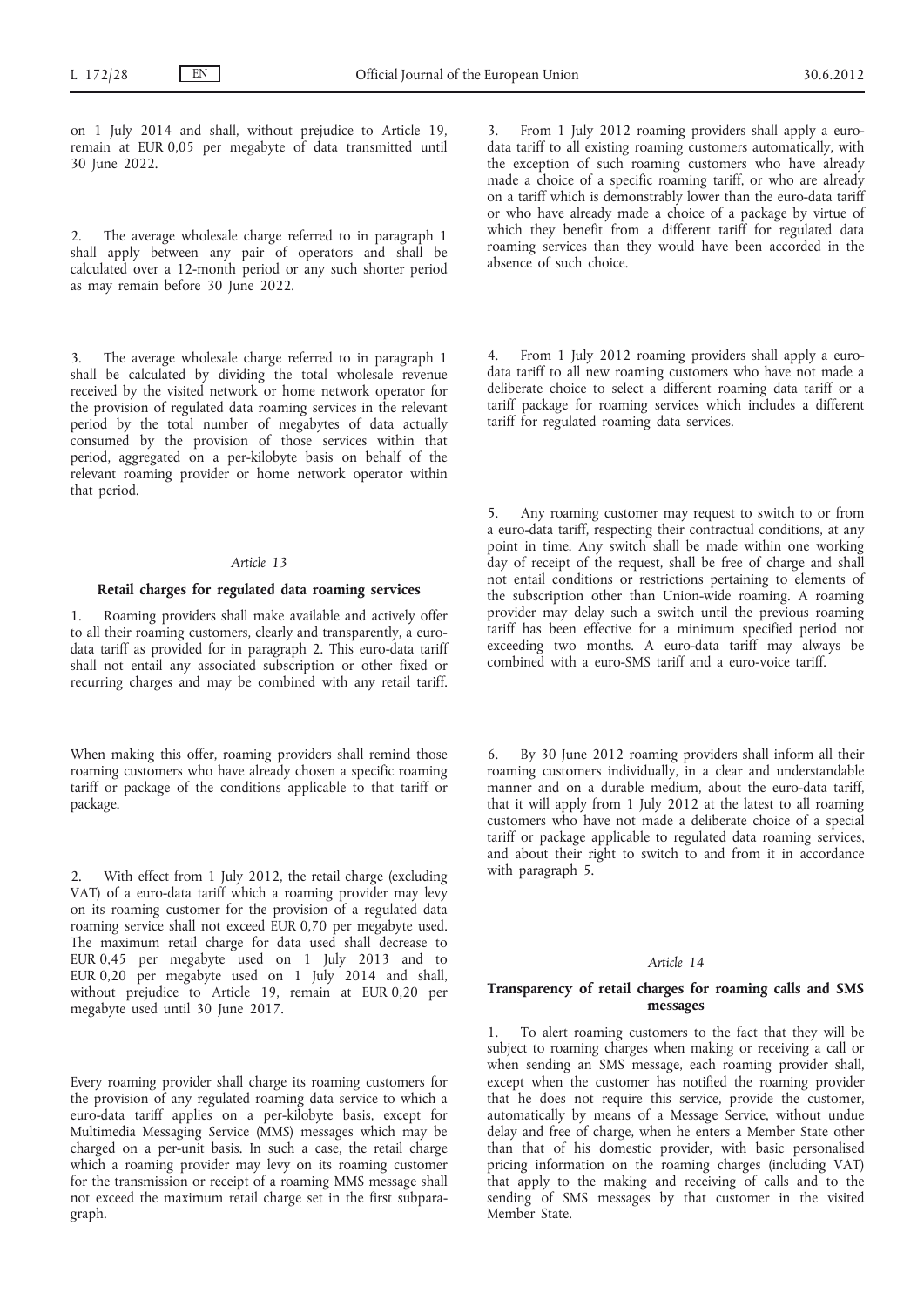That basic personalised pricing information shall include the maximum charges (in the currency of the home bill provided by the customer's domestic provider) to which the customer may be subject under his tariff scheme for:

- (a) making regulated roaming calls within the visited Member State and back to the Member State of his domestic provider, as well as for regulated roaming calls received; and
- (b) sending regulated roaming SMS messages while in the visited Member State.

It shall also include the free-of-charge number referred to in paragraph 2 for obtaining more detailed information and information on the possibility of accessing emergency services by dialling the European emergency number 112 free of charge.

On the occasion of each message, a customer shall have the opportunity to give notice to the roaming provider, free of charge and in an easy manner, that he does not require the automatic Message Service. A customer who has given notice that he does not require the automatic Message Service shall have the right at any time and free of charge to require the roaming provider to provide the service again.

Roaming providers shall provide blind or partially-sighted customers with the basic personalised pricing information referred to in the first subparagraph automatically, by voice call, free of charge, if they so request.

The first, second, fourth and fifth subparagraphs shall also apply to voice and SMS roaming services used by roaming customers travelling outside the Union and provided by a roaming provider.

2. In addition to paragraph 1, customers shall have the right to request and receive, free of charge, and irrespective of their location within the Union, more detailed personalised pricing information on the roaming charges that apply in the visited network to voice calls and SMS, and information on the transparency measures applicable by virtue of this Regulation, by means of a mobile voice call or by SMS. Such a request shall be to a free-of-charge number designated for this purpose by the roaming provider. Obligations provided for in paragraph 1 shall not apply to devices which do not support SMS functionality.

3. Roaming providers shall provide all users with full information on applicable roaming charges, in particular on the euro-voice tariff and the euro-SMS tariff, when subscriptions are taken out. They shall also provide their roaming customers with updates on applicable roaming charges without undue delay each time there is a change in these charges.

Roaming providers shall take the necessary steps to secure awareness by all their roaming customers of the availability of the euro-voice tariff and the euro-SMS tariff. They shall in particular communicate to all roaming customers the conditions relating to the euro-voice tariff and the conditions relating to the euro-SMS tariff, in each case in a clear and unbiased manner. They shall send a reminder at reasonable intervals thereafter to all customers who have opted for another tariff.

The information provided shall be sufficiently detailed for customers to judge whether or not it is beneficial for them to switch to a Eurotariff.

4. Roaming providers shall make available information to their customers on how to avoid inadvertent roaming in border regions. Roaming providers shall take reasonable steps to protect their customers from paying roaming charges for inadvertently accessed roaming services while situated in their home Member State.

#### *Article 15*

## **Transparency and safeguard mechanisms for retail data roaming services**

1. Roaming providers shall ensure that their roaming customers, both before and after the conclusion of a contract, are kept adequately informed of the charges which apply to their use of regulated data roaming services, in ways which facilitate customers' understanding of the financial consequences of such use and permit them to monitor and control their expenditure on regulated data roaming services in accordance with paragraphs 2 and 3.

Where appropriate, roaming providers shall inform their customers, before the conclusion of a contract and on a regular basis thereafter, of the risk of automatic and uncontrolled data roaming connection and download. Furthermore, roaming providers shall notify to their customers, free of charge and in a clear and easily understandable manner, how to switch off these automatic data roaming connections in order to avoid uncontrolled consumption of data roaming services.

2. An automatic message from the roaming provider shall inform the roaming customer that the latter is roaming and provide basic personalised tariff information on the charges (in the currency of the home bill provided by the customer's domestic provider), expressed in price per megabyte, applicable to the provision of regulated data roaming services to that roaming customer in the Member State concerned, except where the customer has notified the roaming provider that he does not require that information.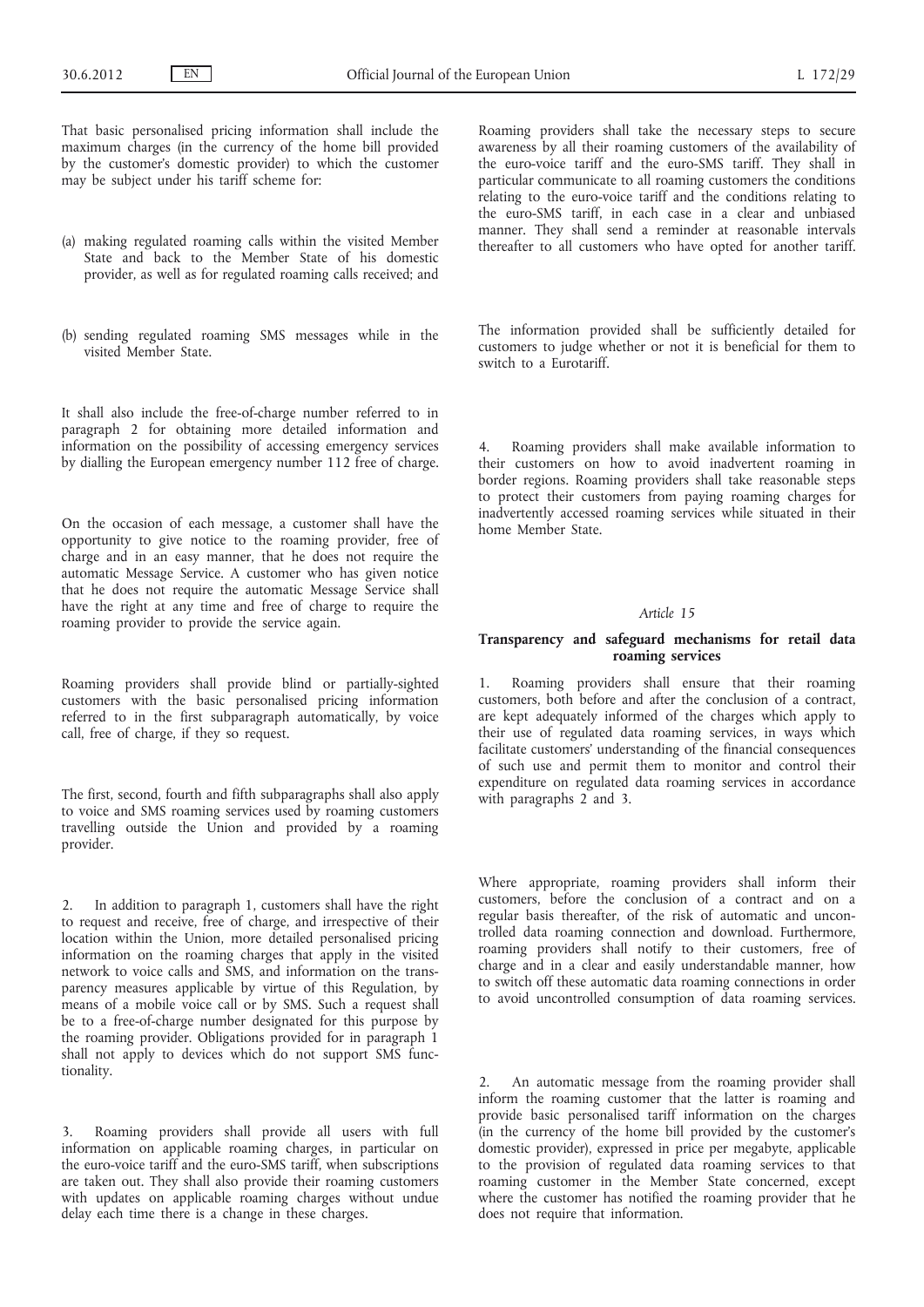Such basic personalised tariff information shall be delivered to the roaming customer's mobile device, for example by an SMS message, an e-mail or a pop-up window on the mobile device, every time the roaming customer enters a Member State other than that of his domestic provider and initiates for the first time a data roaming service in that particular Member State. It shall be provided free of charge at the moment the roaming customer initiates a regulated data roaming service, by an appropriate means adapted to facilitate its receipt and easy comprehension.

A customer who has notified his roaming provider that he does not require the automatic tariff information shall have the right at any time and free of charge to require the roaming provider to provide this service again.

Each roaming provider shall grant to all their roaming customers the opportunity to opt deliberately and free of charge for a facility which provides information on the accumulated consumption expressed in volume or in the currency in which the roaming customer is billed for regulated data roaming services and which guarantees that, without the customer's explicit consent, the accumulated expenditure for regulated data roaming services over a specified period of use, excluding MMS billed on a per-unit basis, does not exceed a specified financial limit.

To this end, the roaming provider shall make available one or more maximum financial limits for specified periods of use, provided that the customer is informed in advance of the corresponding volume amounts. One of those limits (the default financial limit) shall be close to, but not exceed, EUR 50 of outstanding charges per monthly billing period (excluding VAT).

Alternatively, the roaming provider may establish limits expressed in volume, provided that the customer is informed in advance of the corresponding financial amounts. One of those limits (the default volume limit) shall have a corresponding financial amount not exceeding EUR 50 of outstanding charges per monthly billing period (excluding VAT).

In addition, the roaming provider may offer to its roaming customers other limits with different, that is, higher or lower, maximum monthly financial limits.

The default limits referred to in the second and third subparagraphs shall be applicable to all customers who have not opted for another limit.

Each roaming provider shall also ensure that an appropriate notification is sent to the roaming customer's mobile device, for example by an SMS message, an e-mail or a pop-up window on the computer, when the data roaming services have reached 80 % of the agreed financial or volume limit. Each customer shall have the right to require the roaming provider to stop sending such notifications and shall have the right, at any time and free of charge, to require the provider to provide the service again.

When the financial or volume limit would otherwise be exceeded, a notification shall be sent to the roaming customer's mobile device. That notification shall indicate the procedure to be followed if the customer wishes to continue provision of those services and the cost associated with each additional unit to be consumed. If the roaming customer does not respond as prompted in the notification received, the roaming provider shall immediately cease to provide and to charge the roaming customer for regulated data roaming services, unless and until the roaming customer requests the continued or renewed provision of those services.

Whenever a roaming customer requests to opt for or to remove a financial or volume limit facility, the change shall be made within one working day of receipt of the request, shall be free of charge, and shall not entail conditions or restrictions pertaining to other elements of the subscription.

4. Paragraphs 2 and 3 shall not apply to machine-tomachine devices that use mobile data communication.

5. Roaming providers shall take reasonable steps to protect their customers from paying roaming charges for inadvertently accessed roaming services while situated in their home Member State. This shall include informing customers on how to avoid inadvertent roaming in border regions.

6. This Article, with the exception of paragraph 5, and subject to the second and third subparagraph of this paragraph, shall also apply to data roaming services used by roaming customers travelling outside the Union and provided by a roaming provider.

Where the customer opts for the facility referred to in the first subparagraph of paragraph 3, the requirements provided in paragraph 3 shall not apply if the visited network operator in the visited country outside the Union does not allow the roaming provider to monitor its customers' usage on a realtime basis.

In such a case the customer shall be notified by an SMS message when entering such a country, without undue delay and free of charge, that information on accumulated consumption and the guarantee not to exceed a specified financial limit are not available.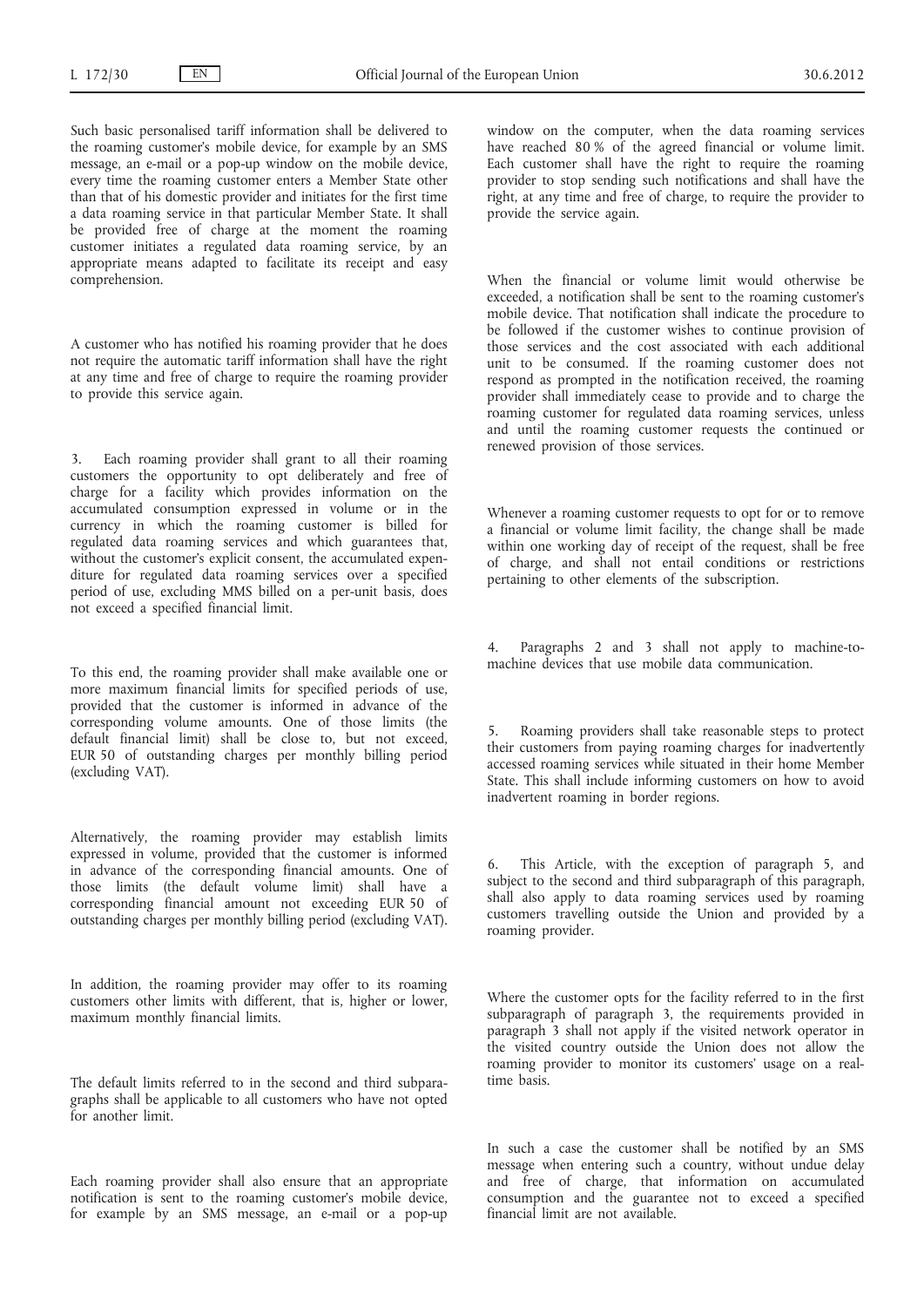## *Article 16*

## **Supervision and enforcement**

1. National regulatory authorities shall monitor and supervise compliance with this Regulation within their territory.

National regulatory authorities shall make up-to-date information on the application of this Regulation, in particular Articles 7, 8, 9, 10, 12 and 13, publicly available in a manner that enables interested parties to have easy access to it.

3. National regulatory authorities shall, in preparation for the review provided for in Article 19, monitor developments in wholesale and retail charges for the provision to roaming customers of voice and data communications services, including SMS and MMS, including in the outermost regions referred to in Article 349 of the Treaty on the Functioning of the European Union. National regulatory authorities shall also be alert to the particular case of inadvertent roaming in the border regions of neighbouring Member States and monitor whether traffic-steering techniques are used to the disadvantage of customers.

National regulatory authorities shall monitor and collect information on inadvertent roaming and take appropriate measures.

4. National regulatory authorities shall have the power to require undertakings subject to obligations under this Regulation to supply all information relevant to the implementation and enforcement of this Regulation. Those undertakings shall provide such information promptly on request and in accordance with time limits and level of detail required by the national regulatory authority.

5. National regulatory authorities may intervene on their own initiative in order to ensure compliance with this Regulation. In particular, they shall, where necessary, make use of the powers under Article 5 of the Access Directive to ensure adequate access and interconnection in order to guarantee the end-to-end connectivity and interoperability of roaming services, for example where customers are unable to exchange regulated roaming SMS messages with customers of a terrestrial public mobile communications network in another Member State as a result of the absence of an agreement enabling the delivery of those messages.

6. Where a national regulatory authority finds that a breach of the obligations set out in this Regulation has occurred, it shall have the power to require the immediate cessation of such a breach.

## *Article 17*

#### **Dispute resolution**

1. In the event of a dispute in connection with the obligations laid down in this Regulation between undertakings providing electronic communications networks or services in a Member State, the dispute resolution procedures laid down in Articles 20 and 21 of the Framework Directive shall apply.

In the event of an unresolved dispute involving a consumer or end-user and concerning an issue falling within the scope of this Regulation, the Member States shall ensure that the out-of-court dispute resolution procedures laid down in Article 34 of the Universal Service Directive are available.

## *Article 18*

#### **Penalties**

Member States shall lay down the rules on penalties applicable to infringements of this Regulation, and shall take all measures necessary to ensure that they are implemented. The penalties provided for shall be effective, proportionate and dissuasive. Member States shall notify those provisions to the Commission by 30 June 2013 and shall notify it without delay of any subsequent amendment affecting them.

# *Article 19*

## **Review**

The Commission shall review the functioning of this Regulation and, after a public consultation, shall report to the European Parliament and the Council by 30 June 2016. The Commission shall evaluate in particular whether the objectives of this Regulation have been achieved. In so doing, the Commission shall review, inter alia:

- (a) whether competition has sufficiently developed in order to justify the expiry of maximum retail charges;
- (b) whether competition will be sufficient for the removal of maximum wholesale charges;
- (c) the developments and expected future trends in wholesale and retail charges for the provision to roaming customers of voice, SMS and data communication services, in comparison to the charges for mobile communications services at domestic level in the Member States, both for pre-paid and post-paid customers separately, and in the quality and speed of these services;
- (d) the availability and quality of services including those which are an alternative to voice, SMS and data roaming services, in particular in the light of technological developments;
- (e) the extent to which consumers have benefited through real reductions in the price of roaming services, the variety of tariffs and products which are available to consumers with different calling patterns, and the difference between roaming and national tariffs, including the availability of offers providing a single tariff for national and roaming services;
- (f) the degree of competition in both the retail and wholesale markets, in particular the competitive situation of smaller, independent or newly started operators, including the competition effects of commercial agreements and the degree of interconnection between operators;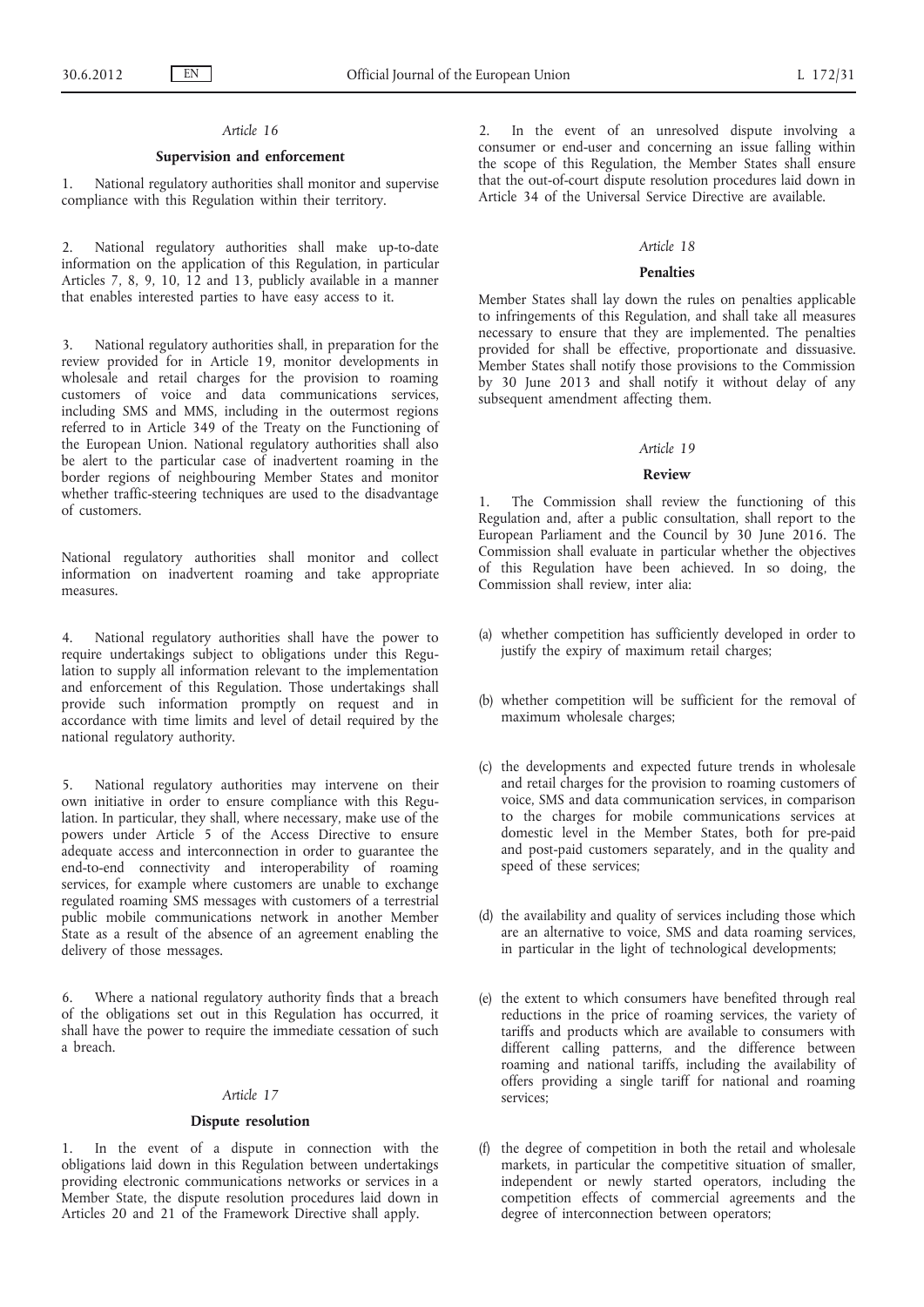- (g) the extent to which the implementation of the structural measures provided for in Articles 3 and 4 has produced results in developing competition in the internal market for roaming services to the extent that the difference between roaming and national tariffs has approached zero;
- (h) the extent to which the level of wholesale and retail maximum charges has provided adequate safeguards against excessive prices for consumers while allowing the development of competition in the internal market for roaming services.

If the report shows that the structural measures provided for by this Regulation have not been sufficient to promote competition in the internal market for roaming services for the benefit of all European consumers or that the differences between roaming tariffs and national tariffs have not approached zero, the Commission shall make appropriate proposals to the European Parliament and the Council to address this situation and thus achieve an internal market for mobile communication services, ultimately with there being no difference between national and roaming tariffs. The Commission shall examine, in particular, whether it is necessary:

- (a) to lay down additional technical and structural measures;
- (b) to modify the structural measures;
- (c) to extend the duration and possibly revise the level of the maximum retail charges provided for in Articles 8, 10 and 13;
- (d) to change the duration or revise the level of maximum wholesale charges provided for in Articles 7, 9 and 12;
- (e) to introduce any other necessary requirements, including non-differentiation of roaming and national tariffs.

In addition, the Commission shall submit a report to the European Parliament and the Council every two years after the report referred to in paragraph 1. Each report shall include a summary of the monitoring of the provision of roaming services in the Union and an assessment of the progress towards achieving the objectives of this Regulation, including by reference to the matters referred to in paragraphs 1 and 2.

4. In order to assess the competitive developments in the Union-wide roaming markets, BEREC shall regularly collect data from national regulatory authorities on the development of retail and wholesale charges for voice, SMS and data roaming services. Those data shall be notified to the Commission at least twice a year. The Commission shall make them public.

BEREC shall also annually collect information from national regulatory authorities on transparency and comparability of different tariffs offered by operators to their customers. The Commission shall make those data and findings public.

#### *Article 20*

#### **Notification requirements**

Member States shall notify to the Commission the identity of the national regulatory authorities responsible for carrying out tasks under this Regulation.

#### *Article 21*

#### **Repeal**

Regulation (EC) No 717/2007 is repealed in accordance with Annex I with effect from 1 July 2012.

References to the repealed Regulation shall be construed as references to this Regulation and shall be read in accordance with the correlation table in Annex II.

# *Article 22*

## **Entry into force and expiry**

This Regulation shall enter into force on the day following that of its publication in the *Official Journal of the European Union* and its provisions shall apply from that day save as otherwise provided for in specific Articles.

It shall expire on 30 June 2022.

This Regulation shall be binding in its entirety and directly applicable in all Member States.

Done at Strasbourg, 13 June 2012.

*For the European Parliament The President* M. SCHULZ

*For the Council The President* N. WAMMEN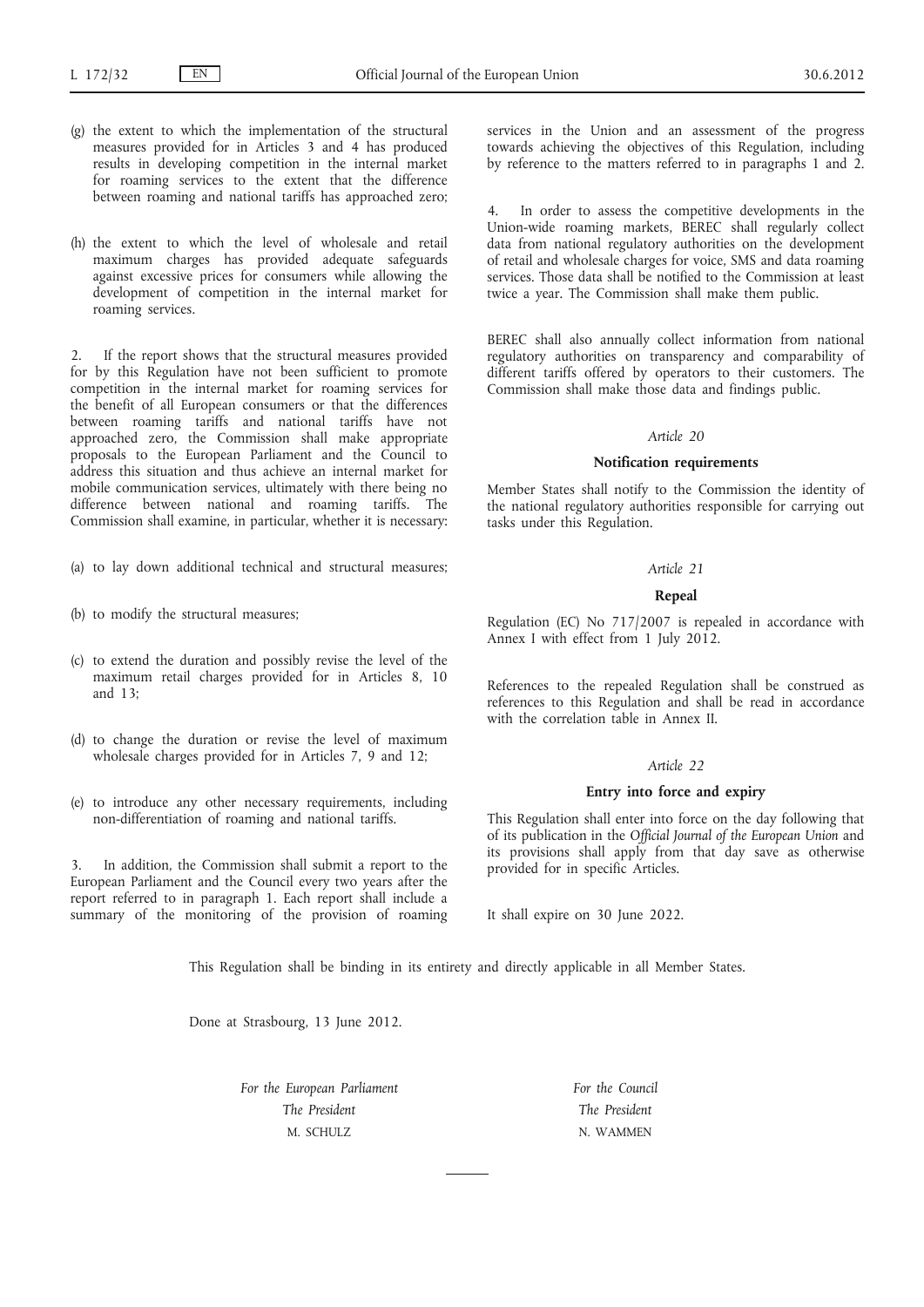# *ANNEX I*

## **Repealed Regulation with its amendment**

(referred to in Article 21)

Regulation (EC) No 717/2007 of the European Parliament and of the Council (OJ L 171, 29.6.2007, p. 32).

Regulation (EC) No 544/2009 of the European Parliament and of the Council (OJ L 167, 29.6.2009, p. 12).

only Article 1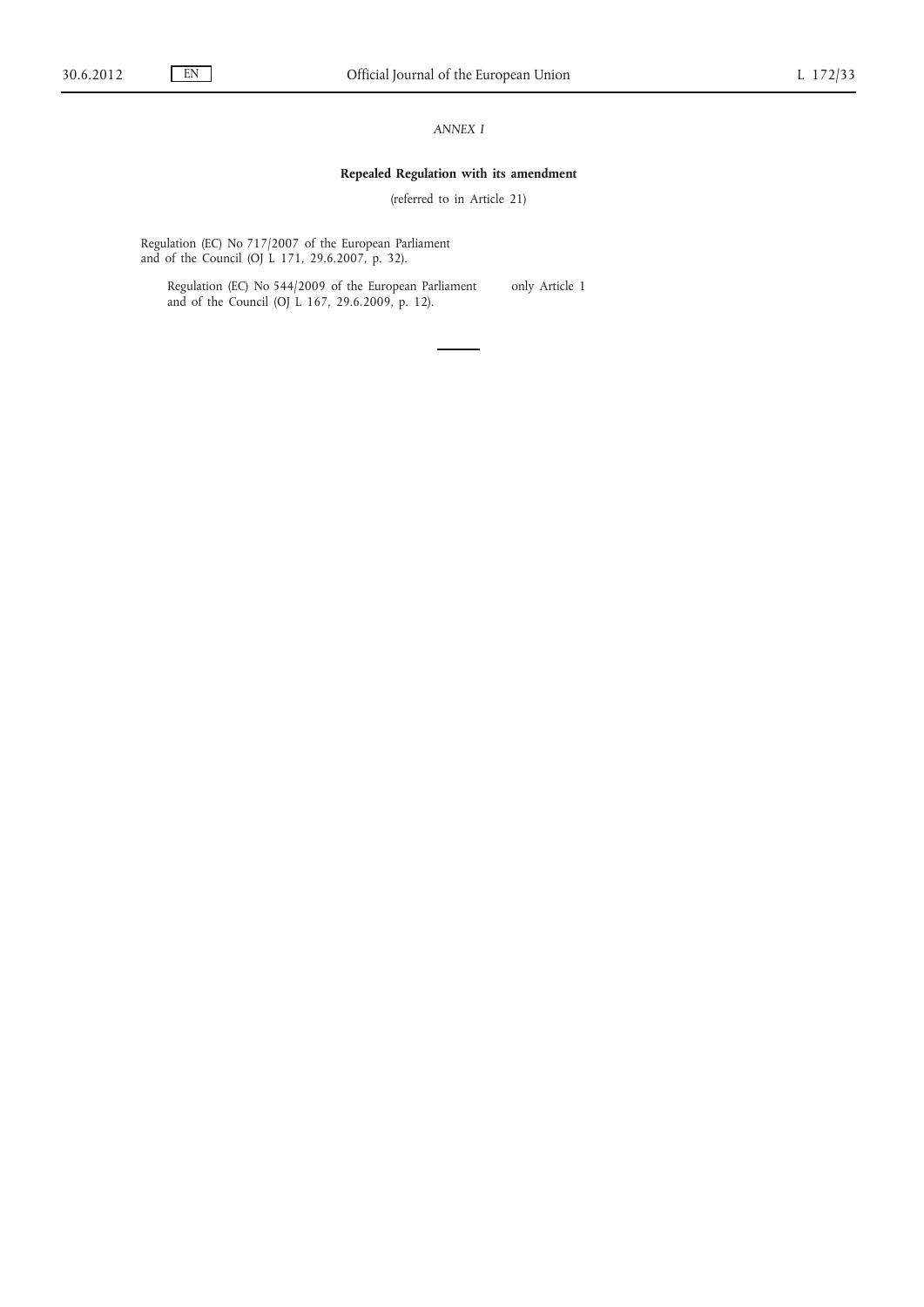# *ANNEX II*

## **Correlation Table**

| Regulation (EC) No 717/2007                       | This Regulation                                                                                                                    |
|---------------------------------------------------|------------------------------------------------------------------------------------------------------------------------------------|
| Article 1                                         | Article 1                                                                                                                          |
|                                                   | Article 1(2)                                                                                                                       |
| Article 1(2)                                      | Article 1(3)                                                                                                                       |
| Article 1(3)                                      | Article 1(4)                                                                                                                       |
| Article 1(4) first subparagraph, first sentence   | Article $1(5)$                                                                                                                     |
| Article 1(4) first subparagraph, second sentence  | Article 1(6) first subparagraph<br>Article 1(7) first subparagraph                                                                 |
| Article 1(4) second subparagraph, first sentence  | Article 1(6) second subparagraph, first sentence<br>Article 1(7) second subparagraph, first sentence                               |
| Article 1(4) second subparagraph, second sentence | Article 1(6) second subparagraph, second and third<br>sentences<br>Article 1(7) second subparagraph, second and third<br>sentences |
| Article 2(1)                                      | Article $2(1)$                                                                                                                     |
| Article 2(2), introductory words                  | Article 2(2), introductory words                                                                                                   |
| Article 2(2), point (a)                           | Article 2(2), point (i)                                                                                                            |
| Article $2(2)$ , point $(b)$                      | Article 2(2), point (a)                                                                                                            |
|                                                   | Article 2(2), point (b)                                                                                                            |
|                                                   | Article $2(2)$ , point (c)                                                                                                         |
| Article 2(2), point (c)                           | Article 2(2), point (d)                                                                                                            |
| Article 2(2), point (g)                           | Article 2(2), point (e)                                                                                                            |
| Article 2(2), point (d)                           | Article 2(2), point (f)                                                                                                            |
| Article $2(2)$ , point $(f)$                      | Article $2(2)$ , point $(g)$                                                                                                       |
| Article 2(2), point (e)                           | Article $2(2)$ , point $(h)$                                                                                                       |
| Article 2(2), point (i)                           | Article 2(2), point (j)                                                                                                            |
| Article 2(2), point (j)                           | Article $2(2)$ , point $(k)$                                                                                                       |
| Article $2(2)$ , point $(h)$                      | Article 2(2), point (l)                                                                                                            |
| Article 2(2), point (k)                           | Article 2(2), point (m)                                                                                                            |
|                                                   | Article $2(2)$ , point $(n)$                                                                                                       |
|                                                   | Article $2(2)$ , point (o)                                                                                                         |
|                                                   | Article 2(2), point (p)                                                                                                            |
|                                                   | Article 2(2), point (q)                                                                                                            |
|                                                   | Articles 3, 4, 5 and 6                                                                                                             |
| Article $3(1)$                                    | Article $7(1)$                                                                                                                     |
| Article 3(2)                                      | Article 7(2)                                                                                                                       |
| Article 3(3), first subparagraph                  |                                                                                                                                    |
| Article 3(3), second subparagraph                 | Article 7(3)                                                                                                                       |
| Article $4(1)$                                    | Article 8(1)                                                                                                                       |
| Article 4(2)                                      | Article 8(2)                                                                                                                       |